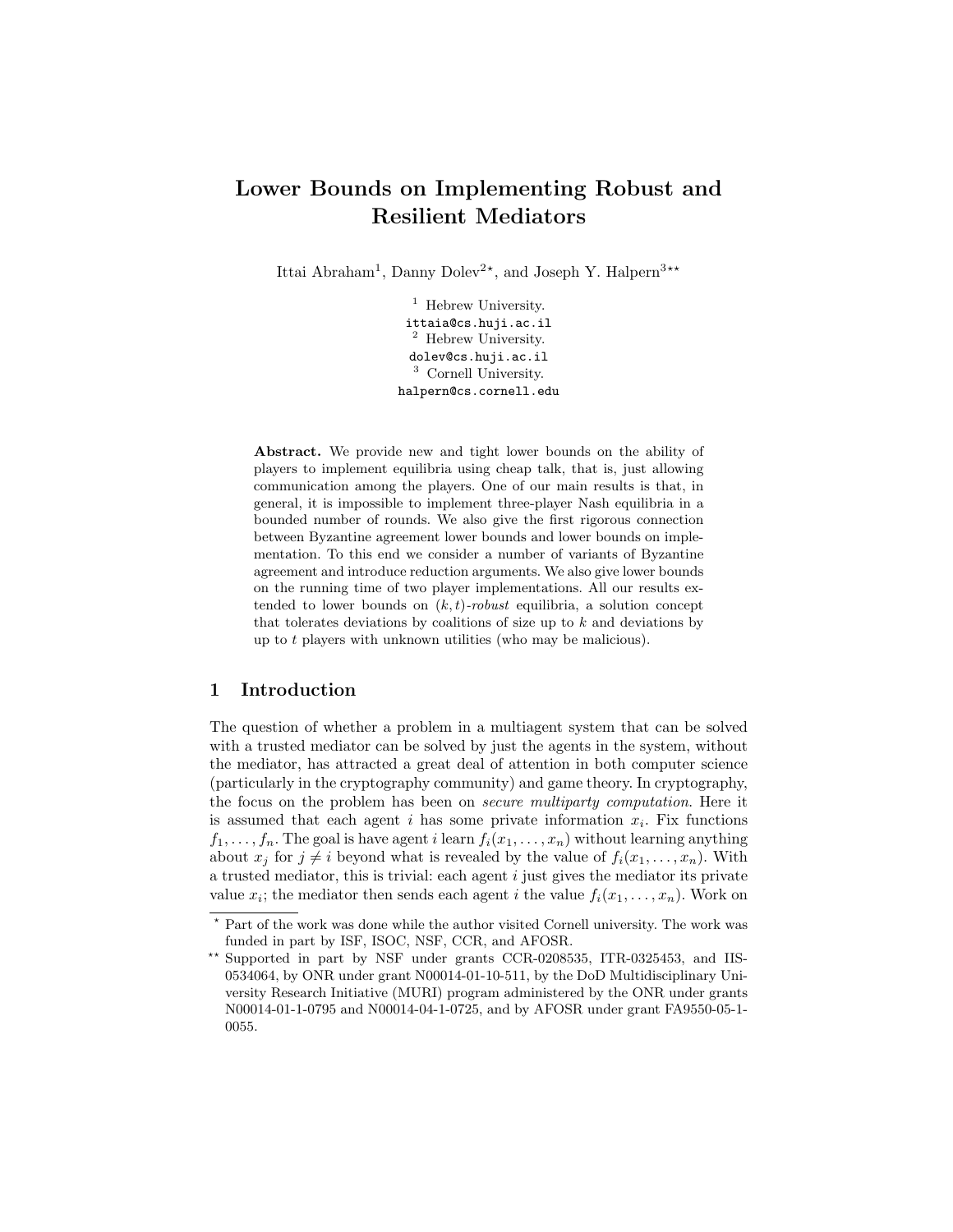multiparty computation (see [\[18\]](#page-17-0) for a survey) provides conditions under which this can be done. In game theory, the focus has been on whether an equilibrium in a game with a mediator can be implemented using what is called *cheap talk*that is, just by players communicating among themselves (see [\[28\]](#page-17-1) for a survey).

There is a great deal of overlap between the problems studied in computer science and game theory. But there are some significant differences. Perhaps the most significant difference is that, in the computer science literature, the interest has been in doing multiparty computation in the presence of possibly malicious adversaries, who do everything they can to subvert the computation. On the other hand, in the game theory literature, the assumption is that players have preference and seek to maximize their utility; thus, they will subvert the computation iff it is in their best interests to do so. Following [\[1\]](#page-16-0), we consider here both rational adversaries, who try to maximize their utility, and possibly malicious adversaries (who can also be considered rational adversaries whose utilities we do not understand).

## <span id="page-1-0"></span>1.1 Our Results

In this paper we provide new and optimal lower bounds on the ability to implement mediators with cheap talk. Recall that a *Nash equilibrium*  $\sigma$  is a tuple of strategies such that given that all other players play their corresponding part of  $\sigma$  then the best response is also to play  $\sigma$ . Given a Nash equilibrium  $\sigma$  we say that a strategy profile  $\rho$  is a k-punishment strategy for  $\sigma$  if, when all but k players play their component of  $\rho$ , then no matter what the remaining k players do, their payoff is strictly less than what it is with  $\sigma$ . We now describe some highlights of our results in the two simplest settings: (1) where rational players cannot form coalitions and there are no malicious players (this gives us the solution concept of Nash equilibrium) and (2) where there is at most one malicious player. We describe our results in a more general setting in [Section 1.2.](#page-3-0)

No bounded implementations: In  $[1]$  it was shown that any Nash equilibrium with a mediator for three-player games with a 1-punishment strategy can be implemented using cheap talk. The expected running time of the implementation is constant. It is natural to ask if implementations with a bounded number of rounds exist for all three-player games. [Theorem 2](#page-11-0) shows this is not the case, implementations must have infinite executions and cannot be bounded for all three-player games. This lower bound highlights the importance of using randomization. An earlier attempt to provide a three-player cheap talk implementation [\[8\]](#page-16-1) uses a bounded implementation, and hence cannot work in general. The key insight of the lower bound is that when the implementation is bounded, then at some point the punishment strategy must become ineffective. The details turn out to be quite subtle. The only other lower bound that we are aware of that has the same flavor is the celebrated FLP result [\[15\]](#page-17-2) for reaching agreement in asynchronous systems, which also shows that no bounded implementation exists. However, we use quite different proof techniques than FLP.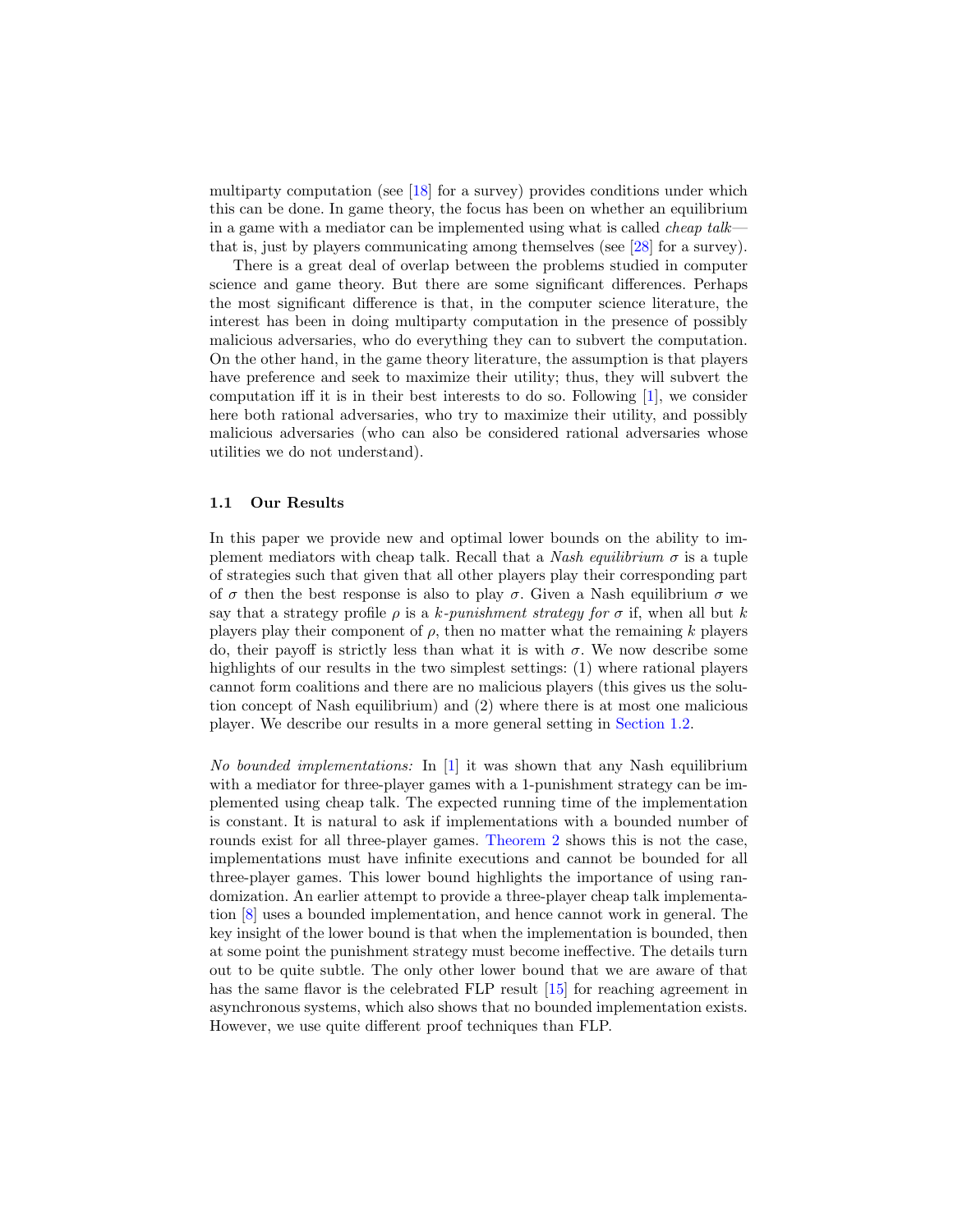Byzantine Agreement and Game Theory: We give the first rigorous connection between Byzantine agreement lower bounds and lower bounds on implementation. To get the lower bounds, we need to consider a number of variants of Byzantine agreement, some novel. The novel variants require new impossibility results. We have four results of this flavor:

- 1. Barany [\[6\]](#page-16-2) gives an example to show that, in general, to implement an equilibrium with a mediator in a three-player game, it is necessary to have a 1-punishment strategy. Using the power of randomized Byzantine agreement lower bounds we strengthen his result and show in [Theorem 4](#page-14-0) that we cannot even get an  $\epsilon$ -implementation in this setting.
- 2. Using the techniques of [\[7\]](#page-16-3) or [\[17\]](#page-17-3), it is easy to show that any four-player game Nash equilibrium with a mediator can be implemented using cheap talk even if no 1-punishment strategy exists. Moreover, these implementations are universal; they do not depend on the players' utilities. In [Theorem 3](#page-14-1) we prove that universal implementations do not exist in general for threeplayer games. Our proof uses a nontrivial reduction to the weak Byzantine agreement (WBA) problem [\[24\]](#page-17-4). To obtain our lower bound, we need to prove a new impossibility result for WBA, namely, that no protocol with a finite expected running time can solve WBA.
- 3. In [\[1\]](#page-16-0) we show that for six-player games with a 2-punishment strategy, any Nash equilibrium can be implemented even in the presence of at most one malicious player. In [Theorem 5](#page-14-2) we show that for five players even  $\epsilon$ implementation is impossible. The proof uses a variant of Byzantine agreement; this is related to the problem of *broadcast with extended consistency* introduced by Fitzi et al. [\[16\]](#page-17-5). Our reduction maps the rational player to a Byzantine process that is afraid of being detected and the malicious player to a standard Byzantine process.
- 4. In [Theorem 8,](#page-15-0) we show that for four-player games with at most one malicious player, to implement the mediator, we must have a PKI setup in place, even if the players are all computationally bounded and even if we are willing to settle for  $\epsilon$ -implementations. Our lower bound is based on a reduction to a novel relaxation of the Byzantine agreement problem.

Bounds on running time: We provide bounds on the number of rounds needed to implement two-player games. In Theorem  $9(a)$  we prove that the expected running time of any implementation of a two-player mediator equilibrium must depend on the utilities of the game, even if there is a 1-punishment strategy. This is in contrast to the three-player case, where the expected running time is constant. In Theorem  $9(b)$  we prove that the expected running time of any  $\epsilon$ -implementation of a two-player mediator equilibrium for which there is no 1punishment strategy must depend on  $\epsilon$ . Both results are obtained using a new two-player variant of the secret-sharing game. The only result that we are aware of that has a similar spirit is that of Boneh and Naor [\[9\]](#page-16-4), where it is shown that two-party protocols with "bounded unfairness" of  $\epsilon$  must have running time that depends on the value of  $\epsilon$ . The implementations given by Urbano and Vila [\[31,](#page-17-6)[32\]](#page-17-7)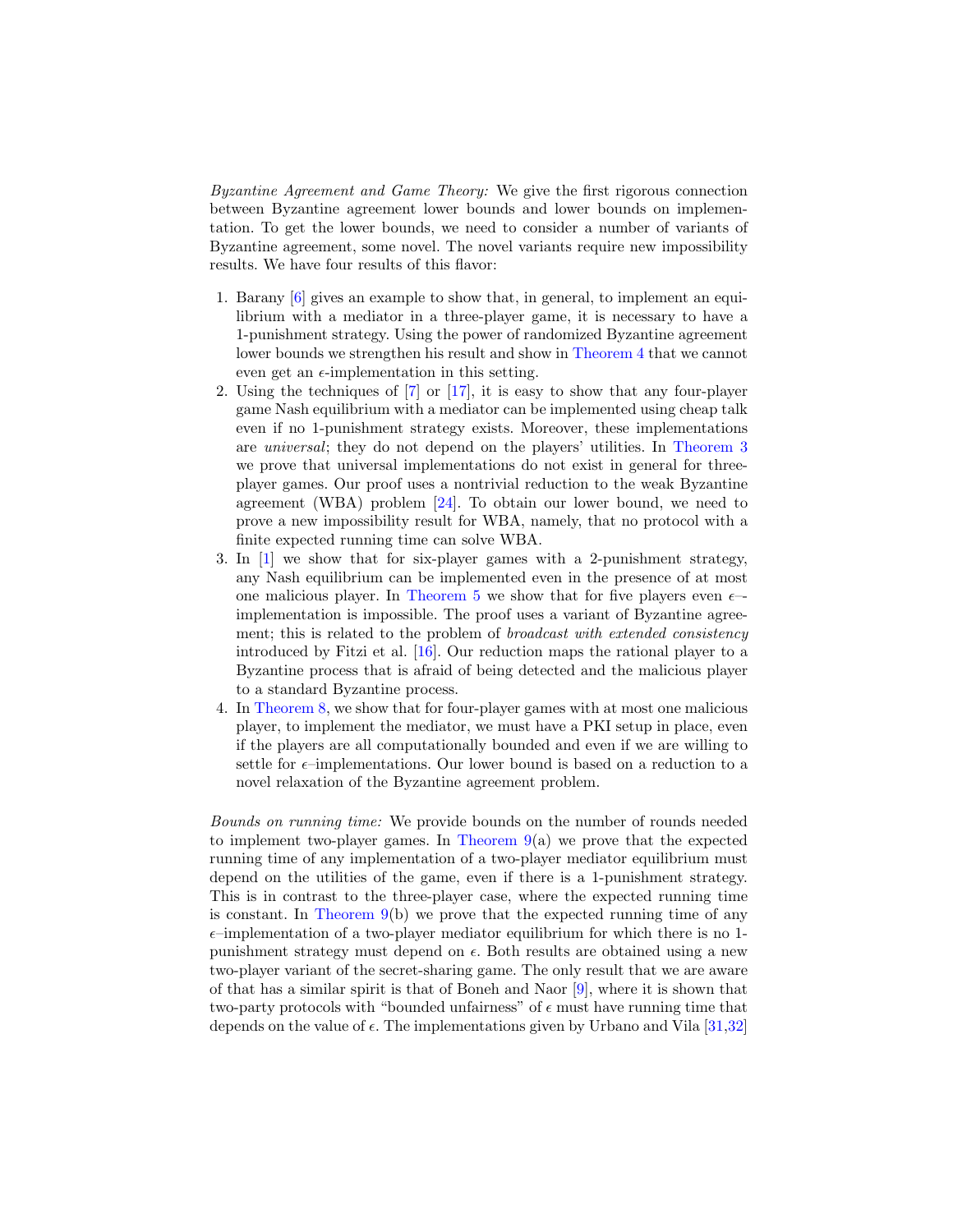in the two-player case are independent of the utilities; the above results show that their implementation cannot be correct in general.

#### <span id="page-3-0"></span>1.2 Our results for implementing robust and resistant mediators

In [\[1\]](#page-16-0) (ADGH from now on), we argued that it is important to consider deviations by both rational players, who have preferences and try to maximize them, and players that can be viewed as malicious, although it is perhaps better to think of them as rational players whose utilities are not known by the other players or mechanism designer. We considered equilibria that are  $(k, t)$ -robust; roughly speaking, this means that the equilibrium tolerates deviations by up to  $k$  rational players, whose utilities are presumed known, and up to  $t$  players with unknown utilities (i.e., possibly malicious players). We showed how  $(k, t)$ -robust equilibria with mediators could be implemented using cheap talk, by first showing that, under appropriate assumptions, we could implement secret sharing in a  $(k, t)$ -robust way using cheap talk. These assumptions involve standard considerations in the game theory and distributed systems literature, specifically, (a) the relationship between k, t and n, the total number of players in the system; (b) whether players know the exact utilities of other players; (c) whether there are broadcast channels or just point-to-point channels; (d) whether cryptography is available; and (e) whether the game has a  $(k + t)$ -punishment strategy; that is, a strategy that, if used by all but at most  $k + t$  players, guarantees that every player gets a worse outcome than they do with the equilibrium strategy. Here we provide a complete picture of when implementation is possible, providing lower bounds that match the known upper bounds (or improvements of them that we have obtained). The following is a high-level picture of the results. (The results discussed in [Section 1.1](#page-1-0) are special cases of the results stated below. Note that all the upper bounds mentioned here are either in ADGH, slight improvements of results in ADGH, or are known in the literature; see [Section 3](#page-9-0) for the details. The new results claimed in the current submission are the matching lower bounds.)

- If  $n > 3k + 3t$ , then mediators can be implemented using cheap talk; no punishment strategy is required, no knowledge of other agents' utilities is required, and the cheap-talk strategy has bounded running time that does not depend on the utilities [\(Theorem 1\(](#page-9-1)a) in [Section 3\)](#page-9-0).
- If  $n \leq 3k+3t$ , then we cannot, in general, implement a mediator using cheap talk without knowledge of other agents' utilities [\(Theorem 3\)](#page-14-1). Moreover, even if other agents' utilities are known, we cannot, in general, implement a mediator without having a punishment strategy [\(Theorem 4\)](#page-14-0) nor with bounded running time [\(Theorem 2\)](#page-11-0).
- If  $n > 2k + 3t$ , then mediators can be implemented using cheap talk if there is a punishment strategy (and utilities are known) in finite expected running time that does not depend on the utilities [\(Theorem 1\(](#page-9-1)b) in [Section 3\)](#page-9-0).
- If  $n \leq 2k + 3t$ , then we cannot, in general,  $\epsilon$ -implement a mediator using cheap talk, even if there is a punishment strategy and utilities are known [\(Theorem 5\)](#page-14-2).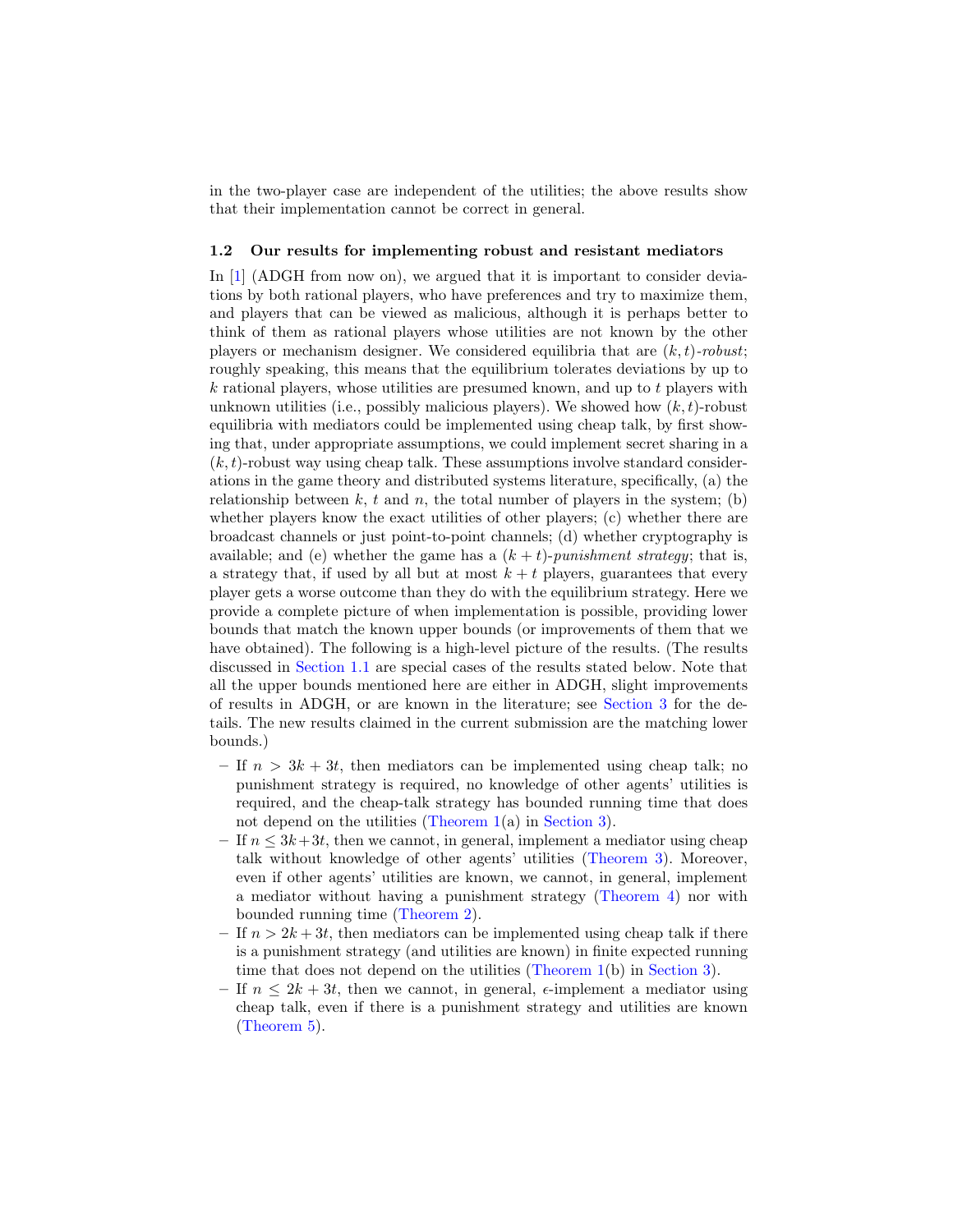- If  $n > 2k + 2t$  and we can simulate broadcast then, for all  $\epsilon$ , we can  $\epsilon$ implement a mediator using cheap talk, with bounded expected running time that does not depend on the utilities in the game or on  $\epsilon$  [\(Theorem 1\(](#page-9-1)c) in [Section 3\)](#page-9-0). (Intuitively, an  $\epsilon$ -implementation is an implementation where a player can gain at most  $\epsilon$  by deviating.)
- If  $n \leq 2k+2t$ , we cannot, in general,  $\epsilon$ -implement a mediator using cheap talk even if we have broadcast channels [\(Theorem 7\)](#page-15-2). Moreover, even if we assume cryptography and broadcast channels, we cannot, in general,  $\epsilon$ -implement a mediator using cheap talk with expected running time that does not depend on  $\epsilon$  [\(Theorem 9\(](#page-15-1)b)); even if there is a punishment strategy, then we still cannot, in general,  $\epsilon$ -implement a mediator using cheap talk with expected running time independent of the utilities in the game (Theorem  $9(a)$ ).
- If  $n > k + 3t$  then, assuming cryptography, we can  $\epsilon$ -implement a mediator using cheap talk; moreover, if there is a punishment strategy, the expected running time does not depend on  $\epsilon$  [\(Theorem 1\(](#page-9-1)e) in [Section 3\)](#page-9-0).
- If  $n \leq k + 3t$ , then even assuming cryptography, we cannot, in general,  $\epsilon$ -implement a mediator using cheap talk [\(Theorem 8\)](#page-15-0).
- If  $n > k + t$ , then assuming cryptography and that a PKI (Public Key Infrastructure) is in place,  $4 \le \text{can } \epsilon$  $4 \le \text{can } \epsilon$ -implement a mediator [\(Theorem 1\(](#page-9-1)d) in [Section 3\)](#page-9-0); moreover, if there is a punishment strategy, the expected running time does not depend on  $\epsilon$  [\(Theorem 1\(](#page-9-1)e) in [Section 3\)](#page-9-0).

The lower bounds are existential results; they show that if certain conditions do not hold, then there exists an equilibrium that can be implemented by a mediator that cannot be implemented using cheap talk. There are other games where these conditions do not hold but we can nevertheless implement a mediator.

### 1.3 Related work

There has been a great deal of work on implementing mediators, both in computer science and game theory. The results above generalize a number of results that appear in the literature. We briefly discuss the most relevant work on implementing mediators here. Other work related to this paper is discussed where it is relevant.

In game theory, the study of implementing mediators using cheap talk goes back to Crawford and Sobel [\[11\]](#page-16-5). Barany [\[6\]](#page-16-2) shows that if  $n \geq 4$ ,  $k = 1$ , and  $t = 0$ (i.e., the setting for Nash equilibrium), a mediator can be implemented in a game where players do not have private information. Forges [\[17\]](#page-17-3) provides what she calls a universal mechanism for implementing mediators; essentially, when combining her results with those of Barany, we get the special case of  $Theorem 1(a)$  $Theorem 1(a)$  where  $k = 1$  and  $t = 0$ . Ben-Porath [\[8\]](#page-16-1) considers implementing a mediator with cheap talk in the case that  $k = 1$  if  $n \geq 3$  and there is a 1-punishment strategy. He seems to have been the first to consider punishment strategies (although

<span id="page-4-0"></span><sup>4</sup> We can replace the assumption of a PKI here and elsewhere by the assumption that there is a trusted preprocessing phase where players may broadcast.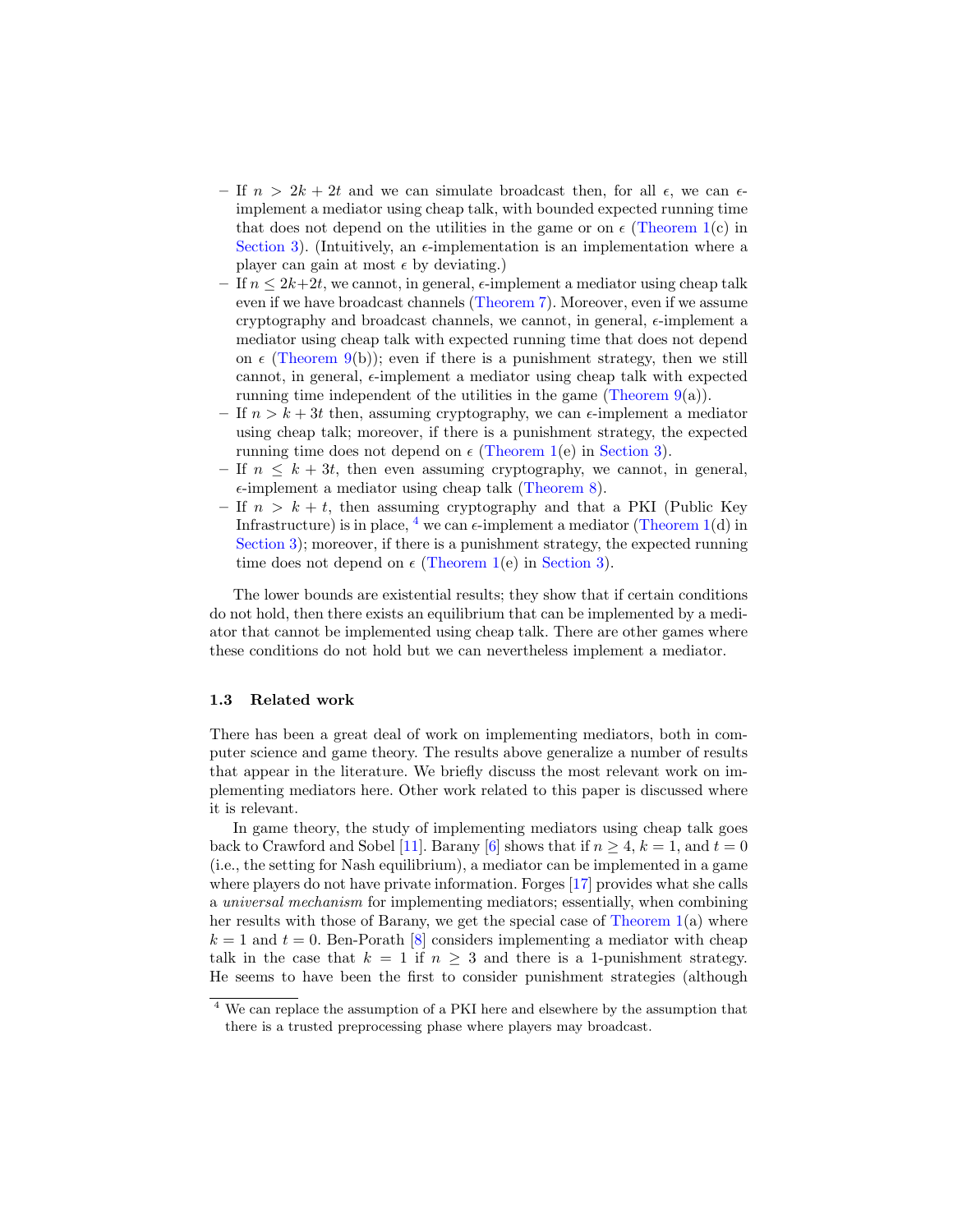his notion is different from ours: he requires that there be an equilibrium that is dominated by the equilibrium that we are trying to implement). Heller [\[22\]](#page-17-8) extends Ben-Porath's result to allow arbitrary  $k$ . [Theorem 1\(](#page-9-1)b) generalizes Ben-Porath and Heller's results. Although [Theorem 1\(](#page-9-1)b) shows that the statement of Ben-Porath's result is correct, Ben-Porath's implementation takes a bounded number of rounds; [Theorem 2](#page-11-0) shows it cannot be correct. <sup>[5](#page-5-0)</sup> Heller proves a matching lower bound; [Theorem 5](#page-14-2) generalizes Heller's lower bound to the case that  $t > 0$ . (This turns out to require a much more complicated game than that considered by Heller.) Urbano and Vila [\[31,](#page-17-6)[32\]](#page-17-7) use cryptography to deal with the case that  $n = 2$  and  $k = 1$ ; <sup>[6](#page-5-1)</sup> [Theorem 1\(](#page-9-1)e)) generalizes their result to arbitrary  $k$  and  $t$ . However, just as with Ben-Porath, Urbano and Vila's implementation takes a bounded number of rounds; As we said in [Section 1.1,](#page-1-0) Theorem  $9(a)$ shows that it cannot be correct.

In the cryptography community, results on implementing mediators go back to 1982 (although this terminology was not used), in the context of (secure) multiparty computation. Since there are no utilities in this problem, the focus has been on essentially what we call here  $t$ -immunity: no group of  $t$  players can prevent the remaining players from learning the function value, nor can they learn the other players' private values. Results of Yao [\[33\]](#page-17-9) can be viewed as showing that if  $n = 2$  and appropriate computational hardness assumptions are made, then, for all  $\epsilon$ , we can obtain 1-immunity with probability greater than  $1-\epsilon$  if appropriate computational hardness assumptions hold. Goldreich, Micali, and Wigderson [\[19\]](#page-17-10) extend Yao's result to the case that  $t > 0$  and  $n > t$ . Ben-Or, Goldwasser, and Wigderson [\[7\]](#page-16-3) and Chaum, Crépeau, and Damgard [\[10\]](#page-16-6) show that, without computational hardness assumptions, we can get  $t$ -immunity if  $n > 3t$ ; moreover, the protocol of Ben-Or, Goldwasser, and Wigderson does not need an  $\epsilon$  "error" term. Although they did not consider utilities, their protocol actually gives a  $(k, t)$ -robust implementation of a mediator using cheap talk if  $n > 3k+3t$ ; that is, they essentially prove [Theorem 1\(](#page-9-1)a). (Thus, although these results predate those of Barany and Forges, they are actually stronger.) Rabin and Ben-Or [\[29\]](#page-17-11) provide a t-immune implementation of a mediator with "error"  $\epsilon$  if broadcast can be simulated. Again, when we add utilities, their protocol actually gives an  $\epsilon$ -(k, t)-robust implementation. Thus, they essentially prove [Theorem 1\(](#page-9-1)c). Dodis, Halevi, and Rabin [\[12\]](#page-16-7) seem to have been the first to apply cryptographic techniques to game-theoretic solution concepts; they consider the case that  $n = 2$  and  $k = 1$  and there is no private information (in which case the equilibrium in the mediator game is a *correlated equilibrium* [\[5\]](#page-16-8)); their result is essentially that of Urbano and Vila [\[32\]](#page-17-7) (although their protocol does not suffer form the problems of that of Urbano and Vila).

Halpern and Teague [\[21\]](#page-17-12) were perhaps the first to consider the general problem of multiparty computation with rational players. In this setting, they essen-

<span id="page-5-0"></span><sup>5</sup> Although Heller's implementation does not take a bounded number of rounds, it suffers from problems similar to those of Ben-Porath.

<span id="page-5-1"></span> $^6$  However, they make somewhat vague and nonstandard assumptions about the cryp-  $\,$ tographic tools they use.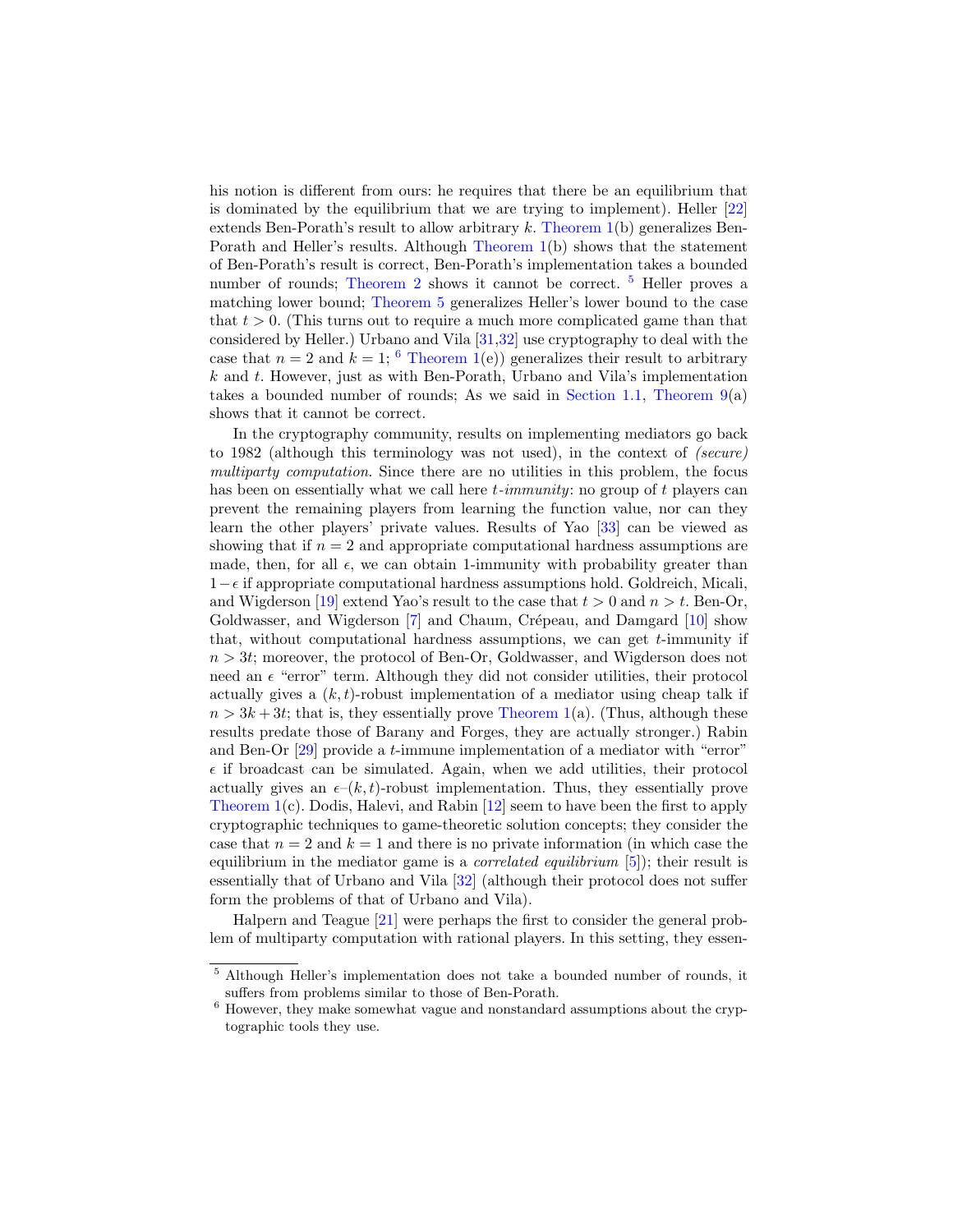tially prove [Theorem 1\(](#page-9-1)d) for the case that  $t = 0$  and  $n \geq 3$ . However, their focus is on the solution concept of *iterated deletion*. They show that there is no Nash equilibrium for rational multiparty computation with rational agents that survives iterated deletion and give a protocol with finite expected running time that does survive iterated deletion. If  $n \leq 3(k+t)$ , it follows easily from [Theorem 2:](#page-11-0) that there is no multiparty computation protocol that is a Nash equilibrium, we do not have to require that the protocol survive iterated deletion to get the result if  $n \leq 3(k+t)$ . Various generalizations of the Halpern and Teague results have been proved. We have already mentioned the work of ADGH. Lysanskaya and Triandopoulos  $[27]$  independently proved the special case of Theorem  $1(c)$  where  $k = 1$  and  $t + 1 < n/2$  (they also consider survival of iterated deletion); Gordon and Katz [\[20\]](#page-17-14) independently proved a special case of [Theorem 1\(](#page-9-1)d) where  $k = 1$ ,  $t = 0$ , and  $n > 2$ .

In this paper we are interested in implementing equilibrium by using standard communication channels. An alternate option is to consider the possibility of simulating equilibrium by using much stronger primitives. Izmalkov, Micali, and Lepinski [\[23\]](#page-17-15) show that, if there is a punishment strategy and we have available strong primitives that they call envelopes and ballot boxes, we can implement arbitrary mediators perfectly (without an  $\epsilon$  error) in the case that  $k = 1$ , in the sense that every equilibrium of the game with the mediator corresponds to an equilibrium of the cheap-talk game, and vice versa. In [\[26,](#page-17-16)[25\]](#page-17-17), these primitives are also used to obtain implementation that is perfectly collusion proof in the model where, in the game with the mediator, coalitions cannot communicate. (By way of contrast, we allow coalitions to communicate.) Unfortunately, envelopes and ballot boxes cannot be implemented under standard computational and systems assumptions [\[25\]](#page-17-17).

The rest of this paper is organized as follows. In [Section 2,](#page-6-0) we review the relevant definitions. In [Section 3,](#page-9-0) we briefly discuss the upper bounds, and compare them to the results of ADGH. In [Section 4,](#page-10-0) we prove the lower bounds.

# <span id="page-6-0"></span>2 Definitions

We give a brief description of the definitions needed for our results here. More detailed definitions and further discussion can be found in [\[3\]](#page-16-9).

We are interested in implementing mediators. Formally, this means we need to consider three games: an *underlying game*  $\Gamma$ , an extension  $\Gamma_d$  of  $\Gamma$  with a mediator, and a cheap-talk extension  $\Gamma_{CT}$  of  $\Gamma$ . Our underlying games are (normalform) Bayesian games. These are games of incomplete information, where players make only one move, and these moves are made simultaneously. The "incomplete information" is captured by assuming that nature makes the first move and chooses for each player i a type in some set  $\mathcal{T}_i$ , according to some distribution that is commonly known. Formally, a Bayesian game  $\Gamma$  is defined by a tuple  $(N, \mathcal{T}, A, u, \mu)$ , where N is the set of players,  $\mathcal{T} = \times_{i \in N} \mathcal{T}_i$  is the set of possible types,  $\mu$  is the distribution on types,  $A = \times_{i \in N} A_i$  is the set of action profiles,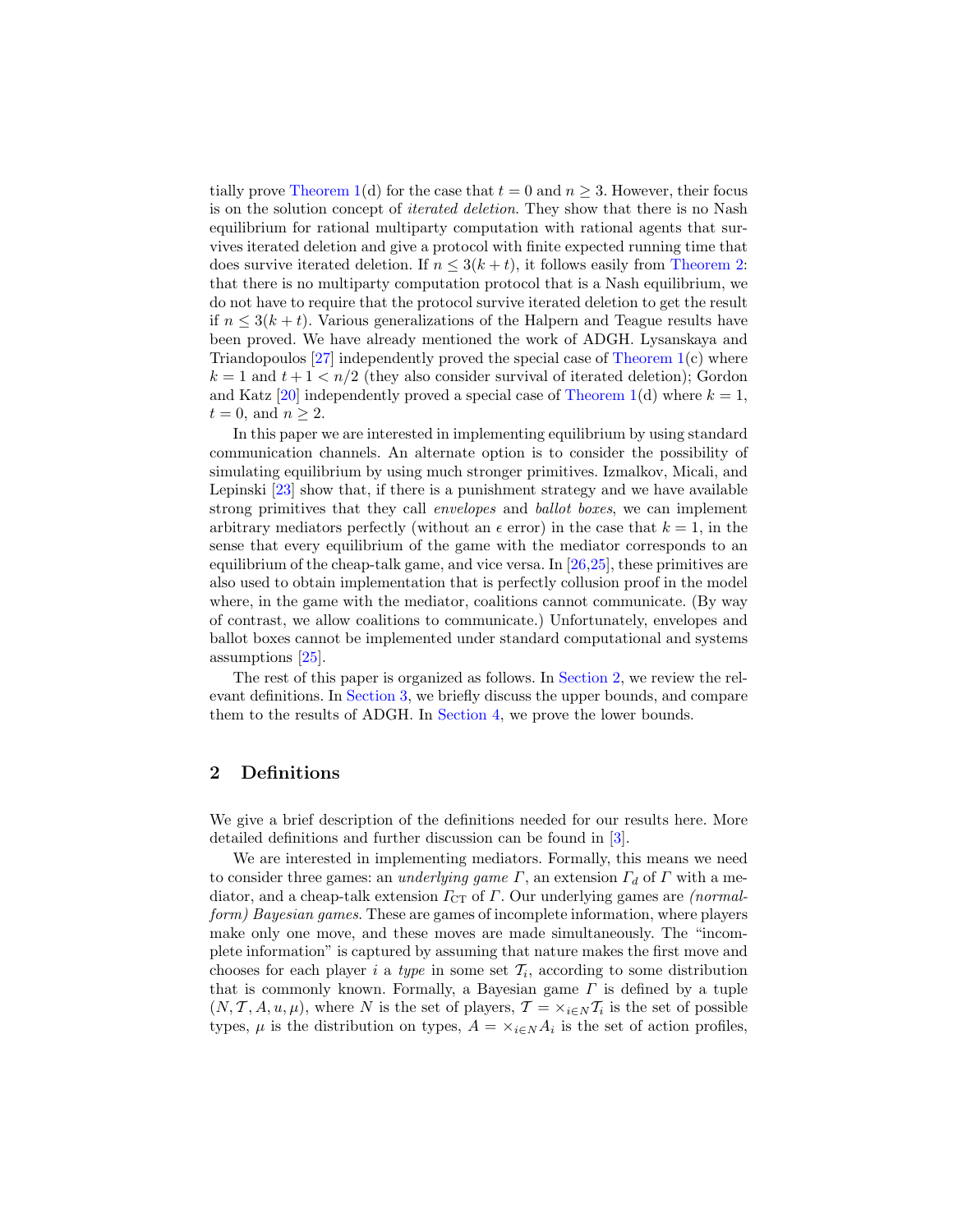and  $u_i: \mathcal{T} \times A$  is the utility of player i as a function of the types prescribed by nature and the actions taken by all players.

Given an underlying Bayesian game  $\Gamma$  as above, a game  $\Gamma_d$  with a mediator  $d$  that extends  $\Gamma$  is, informally, a game where players can communicate with the mediator and then perform an action from  $\Gamma$ . The utility of player i in  $\Gamma_d$  depends just on its type and the actions performed by all the players. Although we think of a cheap-talk game as a game where players can communicate with each other (using point-to-point communication and possibly broadcast), formally, it is a game with a special kind of mediator that basically forwards all the messages it receives to their intended recipients. We assume that mediators and players are just interacting Turing machines with access to an unbiased coin (which thus allows them to choose uniformly at random from a finite set of any size).  $\Gamma_{CT}$ denotes the cheap-talk extension of Γ.

When considering a deviation by a coalition  $K$ , one may want to allow the players in K to communicate with each other. If  $\Gamma'$  is an extension of an underlying game  $\Gamma$  (including  $\Gamma$  itself) and  $K \subseteq N$ , let  $\Gamma' + CT(K)$  be the extension of Γ where the mediator provides private cheap-talk channels for the players in K in addition to whatever communication there is in  $\Gamma'$ . Note that  $\Gamma_{CT} + CT(K)$ is just  $\Gamma_{\text{CT}}$ ; players in K can already talk to each other in  $\Gamma_{\text{CT}}$ .

A strategy for player i in a Bayesian game  $\Gamma$  is a function from i's type to an action in  $A_i$ ; in a game with a mediator, a strategy is a function from i's type and message history to an action. We allow behavior strategies (i.e., randomized strategies); such a strategy gets an extra argument, which is a sequence of coin flips (intuitively, what a player does can depend on its type, the messages it has sent and received if we are considering games with mediators, and the outcome of some coin flips). We use lower-case Greek letters such as  $\sigma$ ,  $\tau$ , and  $\rho$  to denote a strategy profile;  $\sigma_i$  denotes the strategy of player i in strategy profile  $\sigma$ ; if  $K \subseteq N$ , then  $\sigma_K$  denotes the strategies of the players in K and  $\sigma_{-K}$  denotes the strategies of the players not in K. Given a strategy profile  $\sigma$  a player  $i \in N$  and a type  $t_i \in T_i$  let  $u_i(t_i, \sigma)$  be the expected utility of player i given that his type is  $t_i$ and each player  $j \in N$  is playing the strategy  $\sigma_j$ . Note that a strategy profile whether it is in the underlying game, or in a game with a mediator extending the underlying game (including a cheap-talk game)—induces a mapping from type profiles to distributions over action profiles. If  $\Gamma_1$  and  $\Gamma_2$  are extension of some underlying game  $\Gamma$ , then strategy  $\sigma_1$  in  $\Gamma_1$  implements a strategy  $\sigma_2$  in  $\Gamma_2$  if both  $\sigma$  and  $\sigma'$  induce the same function from types to distributions over actions. Note that although our informal discussion in the introduction talked about implementing mediators, the formal definitions (and our theorems) talk about implementing strategies. Our upper bounds show that, under appropriate assumptions, for every  $(k, t)$ -robust equilibrium  $\sigma$  in a game  $\Gamma_1$  with a mediator, there exists an equilibrium  $\sigma'$  in the cheap-talk game  $\Gamma_2$  corresponding to  $\Gamma_1$  that implements  $\sigma$ ; the lower bounds in this paper show that, if these conditions are not met, there exists a game with a mediator and an equilibrium in that game that cannot be implemented in the cheap-talk game. Since our definition of games with a mediator also allow arbitrary communication among the agents, it can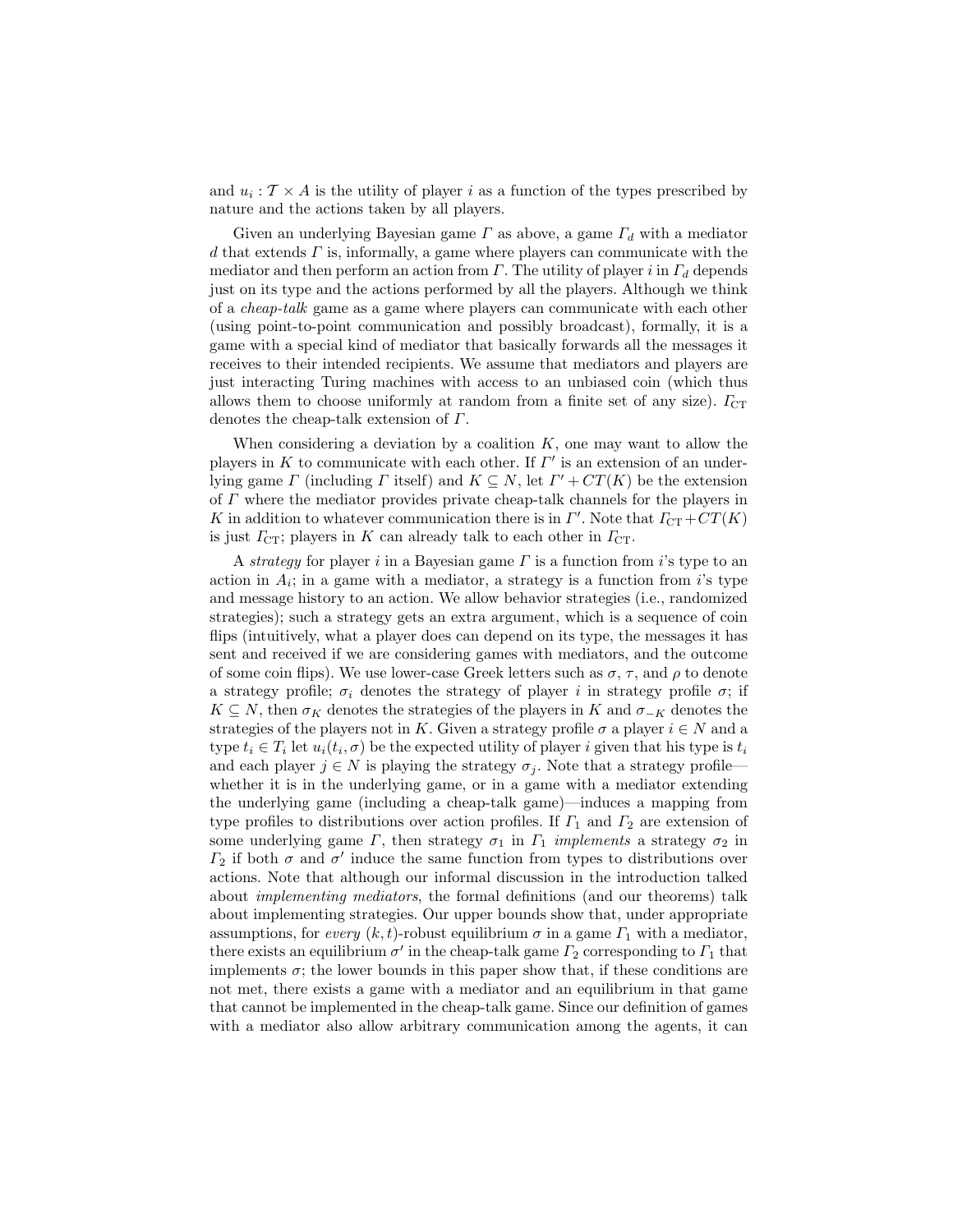also be shown that every equilibrium in a cheap-talk game can be implemented in the mediator game: the players simply ignore the mediator and communicate with each other.

The utility function in the games we consider is defined on type and action profiles. Note that we use the same utility function both for an underlying game  $\Gamma$  and all extensions of it. As usual, we want to talk about the expected utility of a strategy profile, or of a strategy profile conditional on a type profile. We abuse notation and continue to use  $u_i$  for this, writing for example,  $u_i(t_K, \sigma)$  to denote the expected utility to player i if the strategy profile  $\sigma$  is used, conditional on the players in K having the types  $t_K$ . Since the strategy  $\sigma$  here can come from the underlying game or some extension of it, the function  $u_i$  is rather badly overloaded. We sometimes include the relevant game as an argument to  $u_i$  to emphasize which game the strategy profile  $\sigma$  is taken from, writing, for example,  $u_i(t_K, \Gamma', \sigma)$ .

We now define the main solution concept used in this paper:  $(k, t)$ -robust equilibrium. The  $k$  indicates the size of coalition we are willing to tolerate, and the  $t$  indicates the number of players with unknown utilities. These  $t$  players are analogues of faulty players or adversaries in the distributed computing literature, but we can think of them as being perfectly rational. Since we do not know what actions these  $t$  players will perform, nor do we know their identities, we are interested in strategies for which the payoffs of the remaining players are immune to what the t players do.

<span id="page-8-0"></span>**Definition 1.** A strategy profile  $\sigma$  in a game  $\Gamma$  is t-immune if, for all  $T \subset N$ with  $|T| \leq t$ , all strategy profiles  $\tau$ , all  $i \notin T$ , and all types  $t_i \in \mathcal{T}_i$  that occur with positive probability, we have  $u_i(t_i, \Gamma + CT(T), \sigma_{-T}, \tau_T) \geq u_i(t_i, \Gamma, \sigma)$ .

Intuitively,  $\sigma$  is t-immune if there is nothing that players in a set T of size at most  $t$  can do to give the remaining players a worse payoff, even if the players in T can communicate.

Our notion of  $(k, t)$ -robustness requires both t-immunity and the fact that, no matter what  $t$  players do, no subset of size at most  $k$  can all do better by deviating, even with the help of the t players, and even if all  $k + t$  players share their type information.

**Definition 2.** Given  $\epsilon \geq 0$ ,  $\sigma$  is an  $\epsilon$ -(k, t)-robust equilibrium in game  $\Gamma$  if  $\sigma$ is t-immune and, for all  $K, T \subseteq N$  such that  $|K| \leq k$ ,  $|T| \leq t$ , and  $K \cap T = \emptyset$ , and all types  $t_{K\cup T} \in T_{K\cup T}$  that occur with positive probability, it is not the case that there exists a strategy profile  $\tau$  such that

 $u_i(t_{K\cup T}, \Gamma + CT(K\cup T), \tau_{K\cup T}, \sigma_{-(K\cup T)}) > u_i(t_i, \Gamma + CT(T), \tau_T, \sigma_{-T}) + \epsilon$ 

for all  $i \in K$ . A  $(k, t)$ -robust equilibrium is just a  $0-(k, t)$ -robust equilibrium.

Note that a  $(1, 0)$ -robust equilibrium is just a Nash equilibrium, and an  $\epsilon$ - $(1,0)$ -robust equilibrium is what has been called an  $\epsilon$ -Nash equilibrium in the literature. The notion  $(k, 0)$ -robust equilibrium is essentially Aumann's [\[4\]](#page-16-10) notion of resilience to coalitions, except that we allow communication by coalition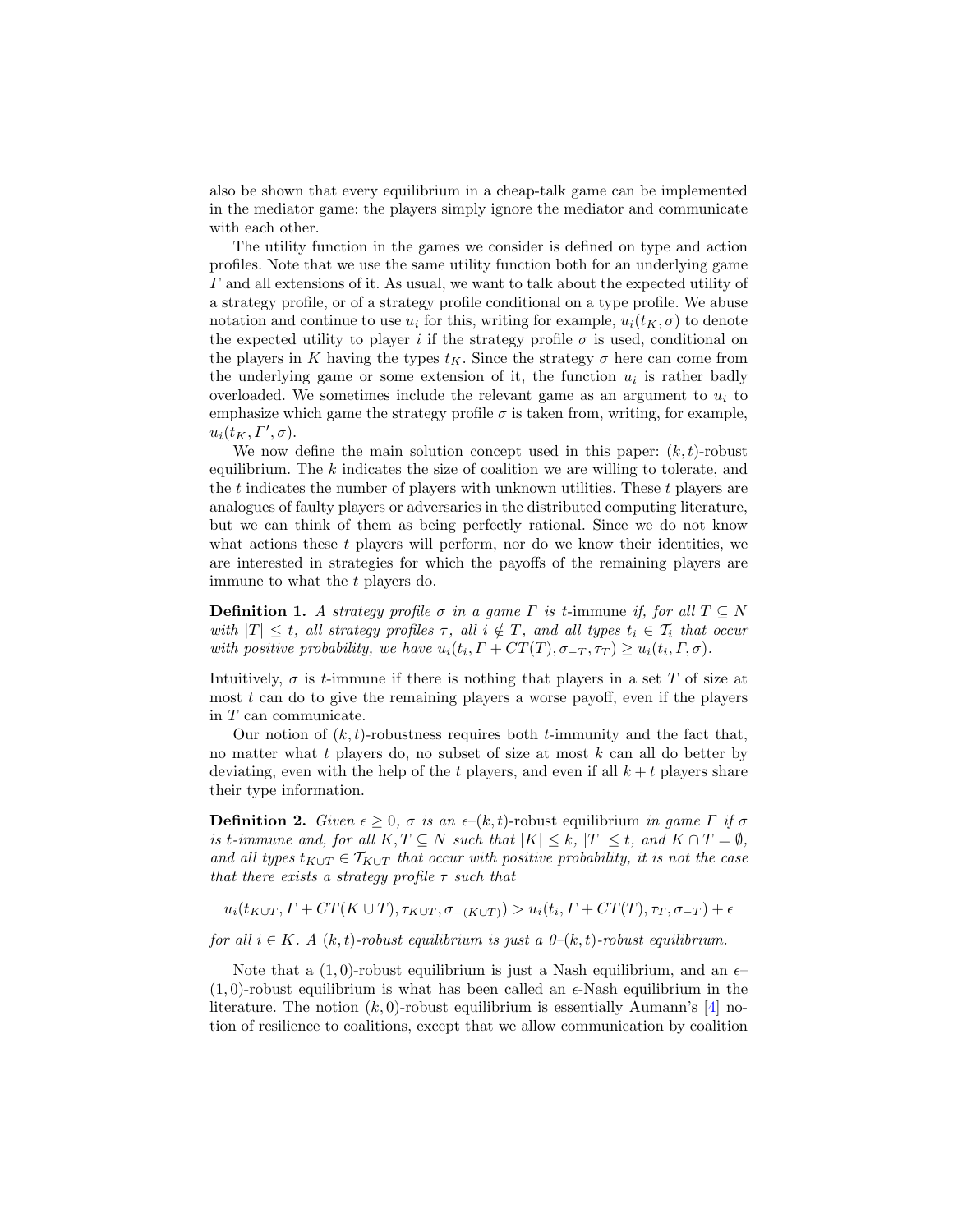members (see  $\begin{bmatrix} 3 \end{bmatrix}$  for a discussion of the need for such communication). Heller  $\begin{bmatrix} 22 \end{bmatrix}$ used essentially this notion. The notion  $(0, t)$ -robustness is somewhat in the spirit of Eliaz's [\[13\]](#page-16-11) notion of t fault-tolerant implementation. Both our notion of  $(0, t)$ robustness and Eliaz's notion of t-fault tolerance require that what the players not in  $T$  do is a best response to whatever the players in  $T$  do (given that all the players not in  $T$  follow the recommended strategy); however, Eliaz does not require an analogue of t-immunity.

In [\[1\]](#page-16-0) we considered a stronger version of robust equilibrium. Roughly speaking, in this stronger version, we require that, if a coalition deviates, only one coalition member need be better off, rather than all coalition members. In [\[3\]](#page-16-9) we formally define this stronger notion and discuss its motivation. We note that all our lower and upper bounds works for both notions; we focus on [Defini](#page-8-0)[tion 1](#page-8-0) here because it is more standard in the game theory literature. (Other notions of equilibrium have been considered in the literature; see the appendix for discussion.)

In this paper, we are interested in the question of when a  $(k, t)$ -robust equilibrium  $\sigma$  in a game  $\Gamma_d$  with a mediator extending an underlying game  $\Gamma$  can be implemented by an  $\epsilon$ -(k, t)-robust equilibrium  $\sigma'$  in the cheap-talk extension  $\Gamma_{\text{CT}}$  of  $\Gamma$ . If this is the case, we say that  $\sigma'$  is an  $\epsilon$ -(k, t)-robust implementation of  $\sigma$ . (We sometimes say that  $(\Gamma_{\text{CT}}, \sigma')$  is an  $\epsilon^{-(k)}$ , t)-robust implementation of  $(\Gamma_d, \sigma)$  if we wish to emphasize the games.)

# <span id="page-9-0"></span>3 The Possibility Results

**Definition 3.** If  $\Gamma_d$  is an extension of an underlying game  $\Gamma$  with a mediator d, a strategy profile  $\rho$  in  $\Gamma$  is a k-punishment strategy with respect to a strategy profile  $\sigma$  in  $\Gamma_d$  if for all subsets  $K \subseteq N$  with  $|K| \leq k$ , all strategies  $\phi$  in  $\Gamma$  +  $CT(K)$ , all types  $t_K \in T_K$ , and all players  $i \in K$ :

$$
u_i(t_K, \Gamma_d, \sigma) > u_i(t_K, \Gamma + CT(K), \phi_K, \rho_{-K}).
$$

If the inequality holds with  $\geq$  replacing  $>$ ,  $\rho$  is a weak k-punishment strategy with respect to  $\sigma$ .

Intuitively,  $\rho$  is k-punishment strategy with respect to  $\sigma$  if, for any coalition K of at most k players, even if the players in K share their type information, as long as all players not in  $K$  use the punishment strategy in the underlying game, there is nothing that the players in  $K$  can do in the underlying game that will give them a better expected payoff than playing  $\sigma$  in  $\Gamma_d$ .

The notion of utility variant is used to make precise that certain results do not depend on knowing the players' utilities (see [\[3\]](#page-16-9) for details).

<span id="page-9-1"></span>**Theorem 1.** Suppose that  $\Gamma$  is Bayesian game with n players and utilities u, d is a mediator that can be described by a circuit of depth c, and  $\sigma$  is a  $(k, t)$ -robust equilibrium of a game  $\Gamma_d$  with a mediator d.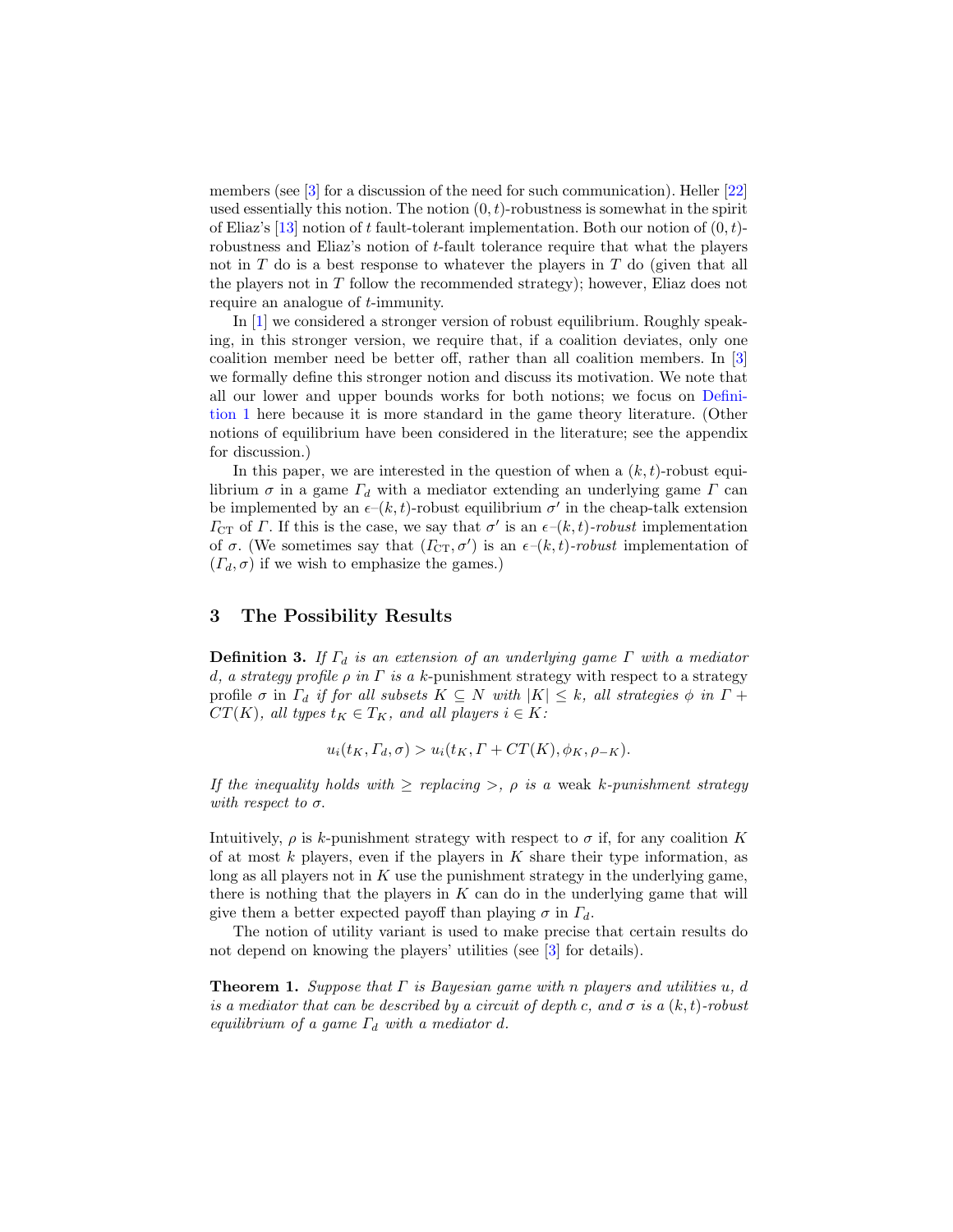- (a) If  $3(k + t) < n$ , then there exists a strategy  $\sigma_{CT}$  in  $\Gamma_{CT}(u)$  such that for all utility variants  $\Gamma(u')$ , if  $\sigma$  is a  $(k, t)$ -robust equilibrium of  $\Gamma_d(u')$ , then  $(T_{\text{CT}}(u'), \sigma_{\text{CT}})$  implements  $(T_d(u'), \sigma)$ . The running time of  $\sigma_{\text{CT}}$  is  $O(c)$ .
- (b) If  $2k + 3t < n$  and there exists a  $(k + t)$ -punishment strategy with respect to σ, then there exists a strategy σ<sub>CT</sub> in  $\Gamma$ <sub>CT</sub> such that σ<sub>CT</sub> implements σ. The expected running time of  $\sigma_{CT}$  is  $O(c)$ .
- (c) If  $2(k+t) < n$  and broadcast channels can be simulated, then, for all  $\epsilon > 0$ , there exists a strategy  $\sigma_{\text{CT}}^{\epsilon}$  in  $\Gamma_{\text{CT}}$  such that  $\sigma_{\text{CT}}^{\epsilon}$   $\epsilon$ -implements  $\sigma$ . The running time of  $\sigma_{\text{CT}}^{\epsilon}$  is  $O(c)$ .
- (d) If  $k + t < n$  then, assuming cryptography and that a PKI is in place, there exists a strategy  $\sigma_{\text{CT}}^{\epsilon}$  in  $\Gamma_{\text{CT}}$  such that  $\sigma_{\text{CT}}^{\epsilon}$  e-implements  $\sigma$ . The expected running time of  $\sigma_{\text{CT}}^{\epsilon}$  is  $O(c) \cdot f(u) \cdot O(1/\epsilon)$  where  $f(u)$  is a function of the utilities.
- (e) If  $k+3t < n$  or if  $k+t < n$  and a trusted PKI is in place, and there exists a  $(k + t)$ -punishment strategy with respect to  $\sigma$ , then, assuming cryptography, there exists a strategy  $\sigma_{\text{CT}}^{\epsilon}$  in  $\Gamma_{\text{CT}}$  such that  $\sigma_{\text{CT}}^{\epsilon}$  e-implementers  $\sigma$ . The expected running time of  $\sigma_{\text{CT}}^{\epsilon}$  is  $O(c) \cdot f(u)$  where  $f(u)$  is a function of the utilities but is independent of  $\epsilon$ .

We briefly comment on the differences between [Theorem 1](#page-9-1) and the corresponding Theorem 4 of ADGH. In ADGH, we were interested in finding strategies that were not only  $(k, t)$ -robust, but also survived iterated deletion of weakly dominated strategies. For part (a), in ADGH, a behavioral strategy was used that had no upper bound on running time. This was done in order to obtain a strategy that survived iterated deletion. However, it is observed in ADGH that, without this concern, a strategy with a known upper bound can be used. As we observed in the introduction, part (a), as stated, actually follows from [\[7\]](#page-16-3). Part (b) here is the same as in ADGH. In part (c), we assume here the ability to simulate broadcast; ADGH assumes cryptography. As we have observed, in the presence of cryptography, we can simulate broadcast, so the assumption here is weaker. In any case, as observed in the introduction, part (c) follows from known results [\[29\]](#page-17-11). Parts (d) and (e) are new, and will be proved in [\[2\]](#page-16-12). The proof uses ideas from  $[19]$  on multiparty computation. For part  $(d)$ , where there is no punishment strategy, ideas from [\[14\]](#page-17-18) on getting  $\epsilon$ -fair protocols are also required. Our proof of part (e) shows that if  $n > k + 3t$ , then we can essentially set up a PKI on the fly. These results strengthen Theorem  $4(d)$  in ADGH, where punishment was required and n was required to be greater than  $k + 2t$ .

## <span id="page-10-0"></span>4 The Impossibility Results

#### No bounded implementations

We prove that it is impossible to get an implementation with bounded running time in general if  $2k + 3t < n \leq 3k + 3t$ . This is true even if there is a punishment strategy. This result is optimal. If  $3k + 3t < n$ , then there does exist a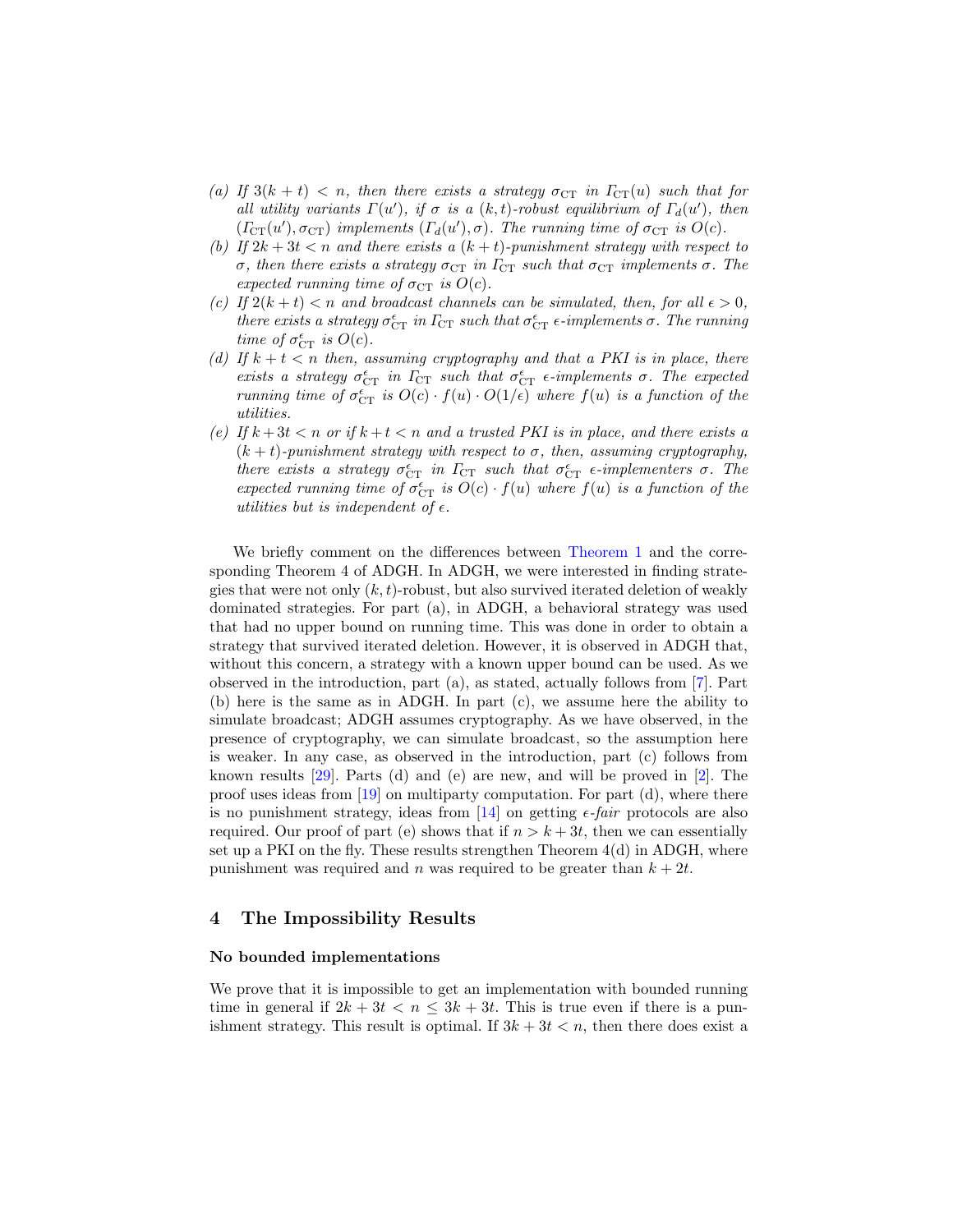bounded implementation; if  $2k + 3t < n \leq 3k + 3t$  there exists an unbounded implementation that has constant expected running time.

<span id="page-11-0"></span>**Theorem 2.** If  $2k + 3t < n \leq 3k + 3t$ , there is a game  $\Gamma$  and a strong  $(k, t)$ robust equilibrium  $\sigma$  of a game  $\Gamma_d$  with a mediator d that extends  $\Gamma$  such that there exists a  $(k+t)$ -punishment strategy with respect to  $\sigma$  for which there do not exist a natural number c and a strategy  $\sigma_{CT}$  in the cheap talk game extending  $\Gamma$ such that the running time of  $\sigma_{CT}$  on the equilibrium path is at most c and  $\sigma_{CT}$ is a  $(k, t)$ -robust implementation of  $\sigma$ .

*Proof.* We first assume that  $n = 3$ ,  $k = 1$ , and  $t = 0$ . We consider a family of 3-player games  $\Gamma_3^{n,k+t}$ , where  $2k+3t < n \leq 3k+3t$ , defined as follows. Partition  $\{1, \ldots, n\}$  into three sets  $B_1, B_2$ , and  $B_3$ , such that  $B_1$  consists of the first  $\lfloor n/3 \rfloor$ elements in  $\{1, \ldots, n\}$ ,  $B_3$  consists of the last  $\lfloor n/3 \rfloor$  elements, and  $B_2$  consists of the remaining elements.

Let p be a prime such that  $p > n$ . Nature chooses a polynomial f of degree  $k + t$  over the p-element field  $GF(p)$  uniformly at random. For  $i \in \{1,2,3\}$ , player i's type consists of the set of pairs  $\{(h, f(h)) \mid h \in B_i\}$ . Each player wants to learn  $f(0)$  (the secret), but would prefer that other players do not learn the secret. Formally, each player must play either 0 or 1. The utilities are defined as follows:

- if all players output  $f(0)$  then all players get 1;
- if player i does not output  $f(0)$  then he gets –3;
- $-$  otherwise players i gets 2.

Consider the mediator game where each player is supposed to tell the mediator his type. The mediator records all the pairs  $(h, v_h)$  it receives. If at least  $n - t$  pairs are received and there exists a unique degree  $k + t$  polynomial that agrees with at least  $n - t$  of the pairs then the mediator interpolates this unique polynomial  $f'$  and sends  $f'(0)$  to each player; otherwise, the mediator sends 0 to each player.

Let  $\sigma_i$  be the strategy where player i truthfully tells the mediator his type and follows the mediator's recommendation. It is easy to see that  $\sigma$  is a (1,0)-robust equilibrium (i.e., a Nash equilibrium). If a player  $i$  deviates by misrepresenting or not telling the mediator up to  $t$  of his shares, then everyone still learns; if the player misrepresents or does not tell the mediator about more of his shares, then the mediator sends the default value 0. In this case  $i$  is worse off. For if 0 is indeed the secret, which it is with probability  $1/2$ , i gets 1 if he plays 0, and  $-3$  if he plays 1. On the other hand, if 1 is the secret, then i gets 2 if he plays 1 and  $-3$  otherwise. Thus, no matter what i does, his expected utility is at most  $-1/2$ . This argument also shows that if  $\rho_i$  is the strategy where i decides 0 no matter what, then  $\rho$  is a 1-punishment strategy with respect to  $\sigma$ .

Suppose, by way of contradiction, that there is a cheap-talk strategy  $\sigma'$  in the game  $\Gamma_{\text{CT}}$  that implements  $\sigma$  such that any execution of  $\sigma'$  takes at most c rounds. We say that a player *i learns the secret by round b of*  $\sigma'$  if, for all executions (i.e., plays) r and r' of  $\sigma'$  such that i has the same type and the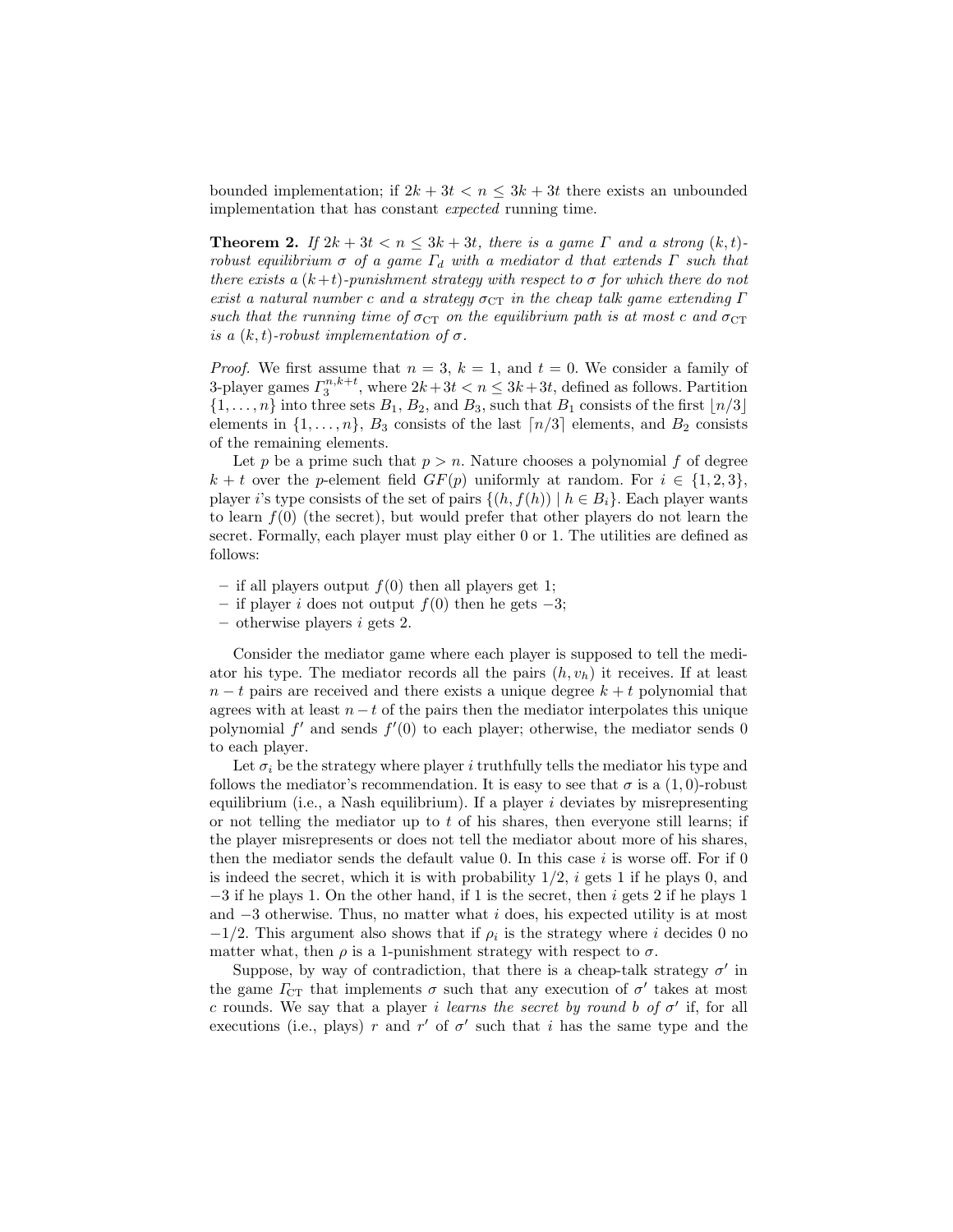same message history up to round  $b$ , the secret is the same in  $r$  and  $r'$ . Since we have assumed that all plays of  $\sigma'$  terminate in at most c rounds, it must be the case that all players learn the secret by round  $c$  of  $\sigma'$ . For if not, there are two executions r and r' of  $\sigma'$  that i cannot distinguish by round c, where the secret is different in r and r'. Since i must play the same move in r and r', in one case he is not playing the secret, contradicting the assumption that  $\sigma'$  implements σ. Thus, there must exist a round  $b \leq c$  such that all three players learn the secret at round b of  $\sigma'$  and, with nonzero probability, some player, which we can assume without loss of generality is player 1, does not learn the secret at round  $b-1$  of  $\sigma'$ . This means that there exists a type  $t_1$  and message history  $h_1$  for player 1 of length  $b-1$  that occurs with positive probability when player 1 has type  $t_1$  such that, after  $b-1$  rounds, if player 1 has type  $t_1$  and history  $h_1$ , player 1 considers it possible that the secret could be either 0 or 1. Thus, there must exist type profiles t and  $t'$  that correspond to polynomials f and  $f'$  such that  $t_1 = t_1', f(0) \neq f'(0)$  and, with positive probability, player 1 can have history  $h_1$ with both t and t', given that all three players play  $\sigma'$ .

Let  $h_2$  be a history for player 2 of length  $b-1$  compatible with t and  $h_1$  (i.e., when the players play  $\sigma'$ , with positive probability, player 1 has  $h_1$ , player 2 has  $h_2$ , and the true type profile is t); similarly, let  $h_3$  be a history of length  $b-1$  for player 3 compatible with  $t'$  and  $h_1$ . Note that player i's action according to  $\sigma_i$  is completely determined by his type, his message history, and the outcome of his coin tosses. Let  $\sigma_2'[t_2, h_2]$  be the strategy for player 2 according to which player 2 uses  $\sigma'_2$  for the first  $b-1$  rounds, and then from round b on, player 2 does what it would have done according to  $\sigma'_2$  if its type had been  $t_2$  and its message history for the first  $b-1$  rounds had been  $h_2$  (that is, player 2 modifies his actual message history by replacing the prefix of length  $b-1$  by  $h_2$ , and leaving the rest of the message history unchanged). We can similarly define  $\sigma'_3[t'_3, h_3]$ . Consider the strategy profile  $(\sigma'_1, \sigma'_2[t_2, h_2], \sigma'_3[t'_3, h_3])$ . Since  $\sigma'_i[t_i, h_i]$  is identical to  $\sigma'_i$  for the first  $b - 1$  steps, for  $i = 2, 3$ , there is a positive probability that player 1 will have history  $h_1$  and type  $t_1$  when this strategy profile is played. It should be clear that, conditional on this happening, the probability that player 1 plays 0 or 1 is independent of the actual types and histories of players 2 and 3. This is because players 2 and 3's messages from time b depend only on i's messages, and not on their actual type and history. Thus, for at least one of 0 and 1, it must be the case that the probability that player 1 plays this value is strictly less than 1. Suppose without loss of generality that the probability of playing  $f(0)$  is less than 1.

We now claim that  $\sigma'_3[t'_3, h_3]$  is a profitable deviation for player 3. Notice that player 3 receives the same messages for the first b rounds of  $\sigma'$  and  $(\sigma'_1, \sigma'_2, \sigma'_3[t'_3, h_3])$ . Thus, player 3 correctly plays the secret no matter what the type profile is, and gets payoff of at least 1. Moreover, if the type profile is  $t$ , then, by construction, with positive probability, after  $b-1$  steps, player 1's history will be  $h_1$  and player 2's history will be  $h_2$ . In this case,  $\sigma'_2$  is identical to  $\sigma'_2[t_2, h_2]$ , so the play will be identical to  $(\sigma'_1, \sigma'_2[t_2, h_2], \sigma'_3[t'_3, h_3])$ . Thus, with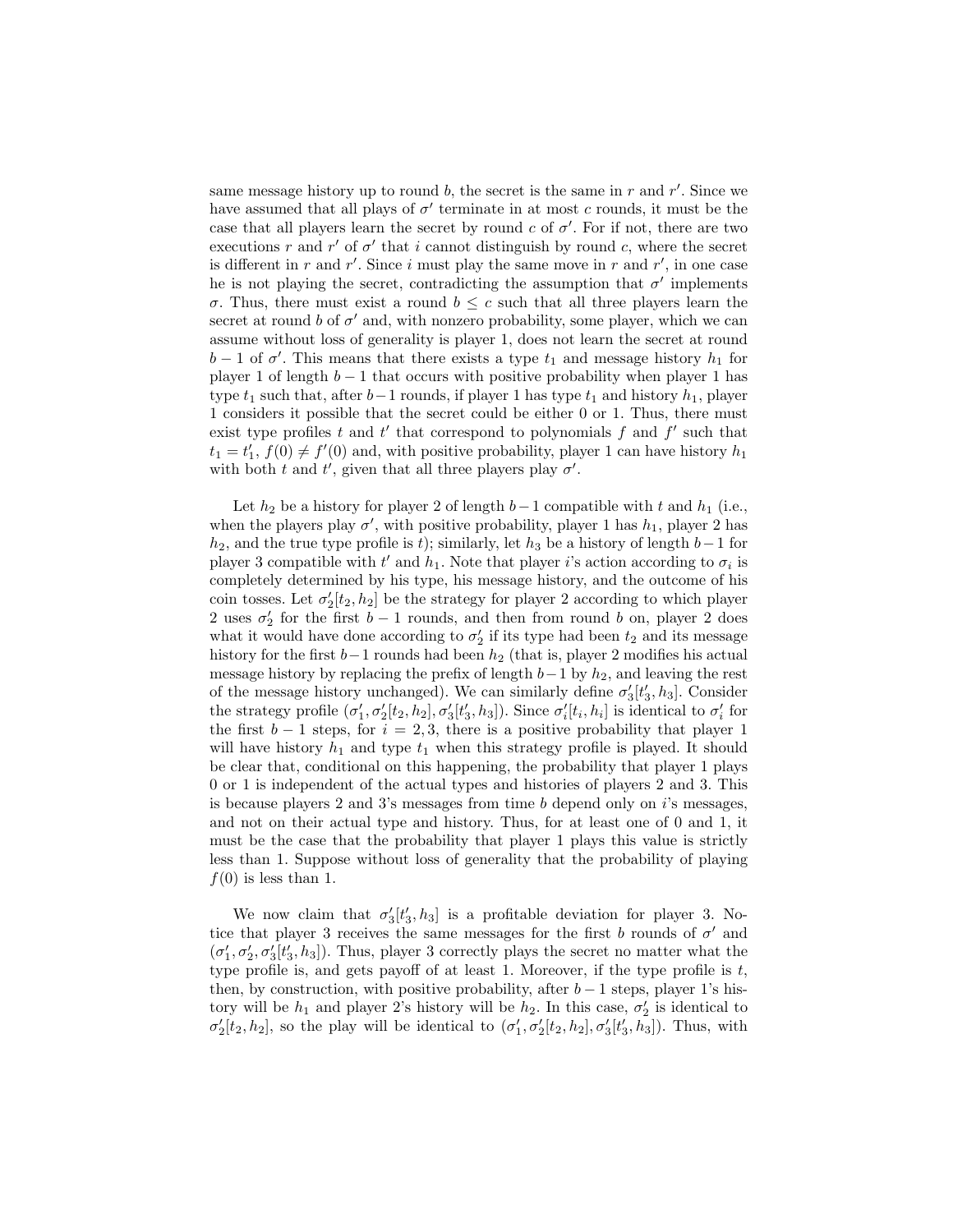positive probability, player 1 will not output  $f(0)$ , and player 3 will get payoff 2. This means player 3's expected utility is greater than 1.

For the general case, suppose that  $2k + 3t < n \leq 3k + 3t$ . Consider the *n*player game  $\Gamma^{n,k,t}$ , defined as follows. Partition the players into three groups,  $B_0, B_1$ , and  $B_2$ , as above. As in the 3-player game, nature chooses a polynomial f of degree  $k + t$  over the field  $GF(p)$  with a prime  $p > n$  uniformly at random, but now player is type is just the pair  $(i, f(i))$ . Again, the players want to learn  $f(0)$ , but would prefer that other players do not learn the secret, and must output a value in  $F$ . The payoffs are similar in spirit to the 3-player game:

- if at least  $n t$  players output  $f(0)$  then all players that output  $f(0)$  get 1;
- if player *i* does not output  $f(0)$  then he gets −3;
- otherwise player  $i$  gets 2.

The mediator's strategy is essentially identical to that in the 3-player game (even though now it is getting one pair  $(h, v_h)$  from each player rather than a set of such pairs from a single player). Similarly, each player *i*'s strategy in  $\Gamma_d^{n,k,t}$ , which we denote  $\sigma_i^n$ , is essentially identical to the strategy in the 3-player game with the mediator. Again, if  $\rho_i^n$  is the strategy in the *n*-player game where *i* plays 0 no matter what his type, then it is easy to check that  $\rho^n$  is a  $(k+t)$ -punishment strategy with respect to  $\sigma^n$ .

Now suppose, by way of contradiction, that there exists a strategy  $\sigma'$  in the cheap-talk extension  $\Gamma^{n,k,t}_{\text{CT}}$  of  $\Gamma^{n,k,t}$  that is a  $(k,t)$ -robust implementation of  $\sigma^n$ such that all executions of  $\sigma'$  take at most c rounds. We show in [\[3\]](#page-16-9) that we can use  $\sigma'$  to get a (1,0)-robust implementation in the 3-player mediator game  $\Gamma_{3,d}^{n,k+t}$ , contradicting the argument above.

#### Byzantine Agreement and Game Theory

In [\[1\]](#page-16-0) it is shown that if  $n > 3k+3t$ , we can implement a mediator in a way that does not depend on utilities and does not need a punishment strategy. Using novel connections to randomized Byzantine agreement lower bounds, we show that neither of these properties hold in general if  $n \leq 3k + 3t$ .

We start by showing that we cannot handle all utilities variants if  $n \leq 3k+3t$ . Our proof exposes a new connection between utility variants and the problem of Weak Byzantine Agreement  $[24]$ . Lamport  $[24]$  showed that there is no deterministic protocol with bounded running time for weak Byzantine agreement if  $t \geq n/3$ . We prove a stronger lower bound for any randomized protocol that only assumes that the running time has finite expectation.

**Proposition 1.** If  $\max\{2, k+t\} < n \leq 3k+3t$ , all  $2^n$  input values are equally likely, and P is a (possibly randomized) protocol with finite expected running time (that is, for all protocols P'' and sets  $|T| \leq k+t$ , the expected running time of processes  $P_{N-T}$  given  $(P_{N-T}, P_T'')$  is finite), then there exists a protocol P' and a set T of players with  $|T| \leq k + t$  such that an execution of  $(P_{N-T}, P'_T)$  is unsuccessful for the weak Byzantine agreement problem with nonzero probability.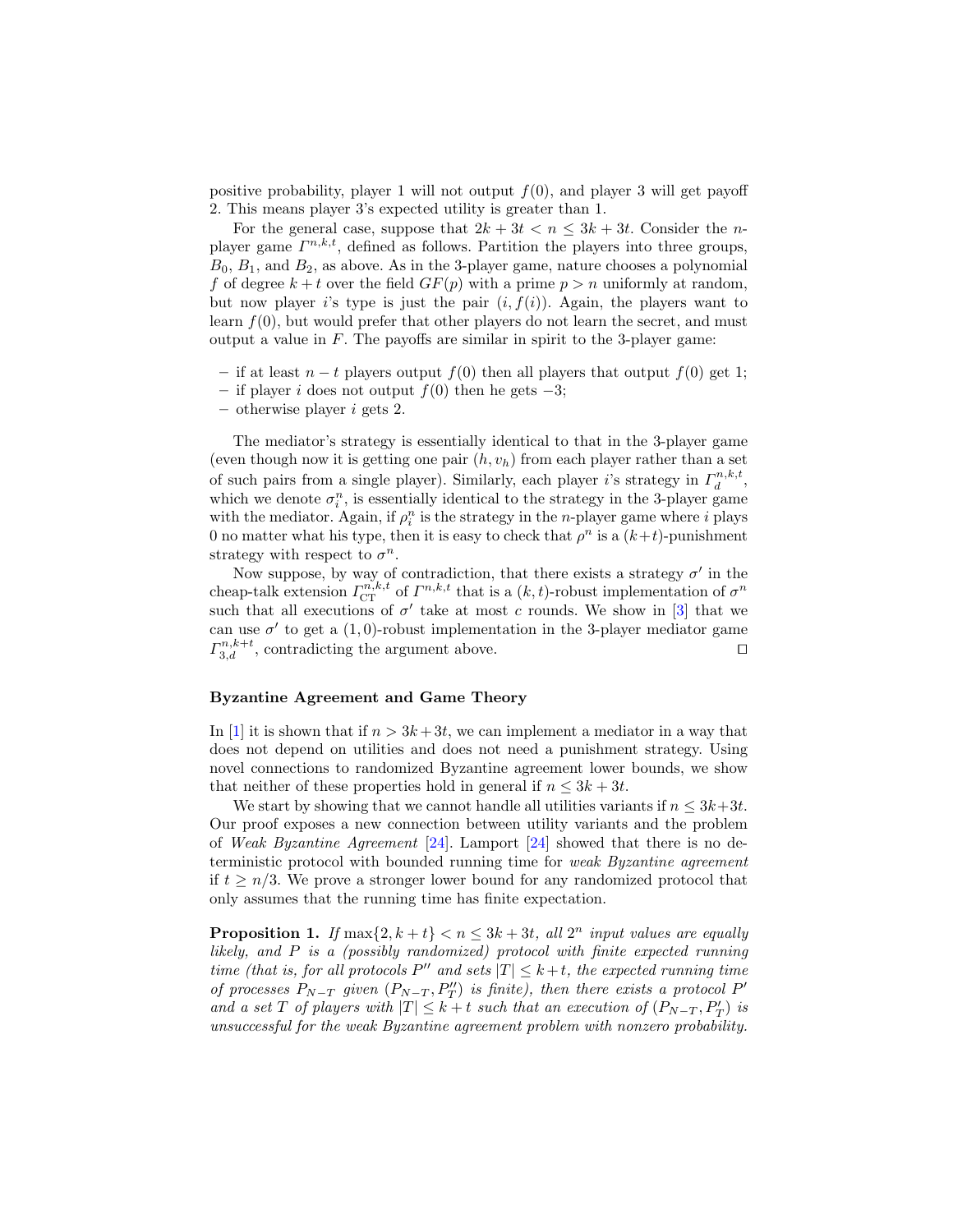The idea of our impossibility result is to construct a game that captures weak Byzantine agreement. The challenge in the proof is that, while in the Byzantine agreement problem, nature chooses which processes are faulty, in the game, the players decide whether or not to behave in a faulty way. Thus, we must set up the incentives so that players gain by choosing to be faulty iff Byzantine agreement cannot be attained, while ensuring that a  $(k, t)$ -robust cheap-talk implementation of the mediator's strategy in the game will solve Byzantine agreement.

<span id="page-14-1"></span>**Theorem 3.** If  $2k + 2t < n \leq 3k + 3t$ , there is a game  $\Gamma(u)$  and a strong  $(k, t)$ -robust equilibrium  $\sigma$  of a game  $\Gamma_d$  with a mediator d that extends  $\Gamma$  such that there exists a  $(k + t)$ -punishment strategy with respect to  $\sigma$  and there does not exist a strategy  $\sigma_{\text{CT}}$  such that for all utility variants  $\Gamma(u')$  of  $\Gamma(u)$ , if  $\sigma$ is a  $(k, t)$ -robust equilibrium of  $\Gamma_d(u')$ , then  $(\Gamma_{\text{CT}}(u'), \sigma_{\text{CT}})$  is a  $(k, t)$ -robust implementation of  $(\Gamma_d(u'), \sigma)$ .

[Theorem 3](#page-14-1) shows that we cannot, in general, get a uniform implementation if  $n \leq 3k + 3t$ . As shown in [Theorem 1\(](#page-9-1)b)–(e), we can implement mediators if  $n \leq 3k + 3t$  by taking advantage of knowing the players' utilities.

We next prove that if  $2k + 3t < n \leq 3k + 3t$ , although mediators can be implemented, they cannot be implemented without a punishment strategy. In fact we prove that they cannot even be  $\epsilon$ -implemented without a punishment strategy. Barany [\[6\]](#page-16-2) proves a weaker version of a special case of this result, where  $n = 3$ ,  $k = 1$ , and  $t = 0$ . It is not clear how to extend Barany's argument to the general case, or to  $\epsilon$ -implementation. We use the power of randomized Byzantine agreement lower bounds for this result.

<span id="page-14-0"></span>**Theorem 4.** If  $2k+2t < n \leq 3k+3t$ , then there exists a game  $\Gamma$ , an  $\epsilon > 0$ , and a strong  $(k, t)$ -robust equilibrium  $\sigma$  of a game  $\Gamma_d$  with a mediator d that extends Γ, for which there does not exist a strategy  $\sigma$ <sub>CT</sub> in the CT game that extends Γ such that  $\sigma_{CT}$  is an  $\epsilon$ -(k, t)-robust implementation of  $\sigma$ .

We now show that the assumption that  $n > 2k+3t$  in [Theorem 1](#page-9-1) is necessary. More precisely, we show that if  $n \leq 2k+3t$ , then there is a game with a mediator that has a  $(k, t)$ -robust equilibrium that does not have a  $(k, t)$ -robust implementation in a cheap-talk game. We actually prove a stronger result: we show that there cannot even be an  $\epsilon$ -(k, t)-robust implementation, for sufficiently small  $\epsilon$ .

<span id="page-14-2"></span>**Theorem 5.** If  $k+2t < n \leq 2k+3t$ , there exists a game  $\Gamma$ , a strong  $(k, t)$ -robust equilibrium  $\sigma$  of a game  $\Gamma_d$  with a mediator d that extends  $\Gamma$ , a  $(k+t)$ -punishment strategy with respect to  $\sigma$ , and an  $\epsilon > 0$ , such that there does not exist a strategy  $\sigma_{\text{CT}}$  in the CT extension of  $\Gamma$  such that  $\sigma_{\text{CT}}$  is an  $\epsilon$ -(k, t)-robust implementation of σ.

The proof of [Theorem 5](#page-14-2) splits into two cases: (1)  $2k + 2t < n < 2k + 3t$  and  $t \geq 1$  and (2)  $k + 2t < n \leq 2k + 2t$ . For the first case, we use a reduction to a generalization of the Byzantine agreement problem called the  $(k, t)$ -Detect/Agree problem. This problem is closely related to the problem of broadcast with extended consistency introduced by Fitzi et al. [\[16\]](#page-17-5).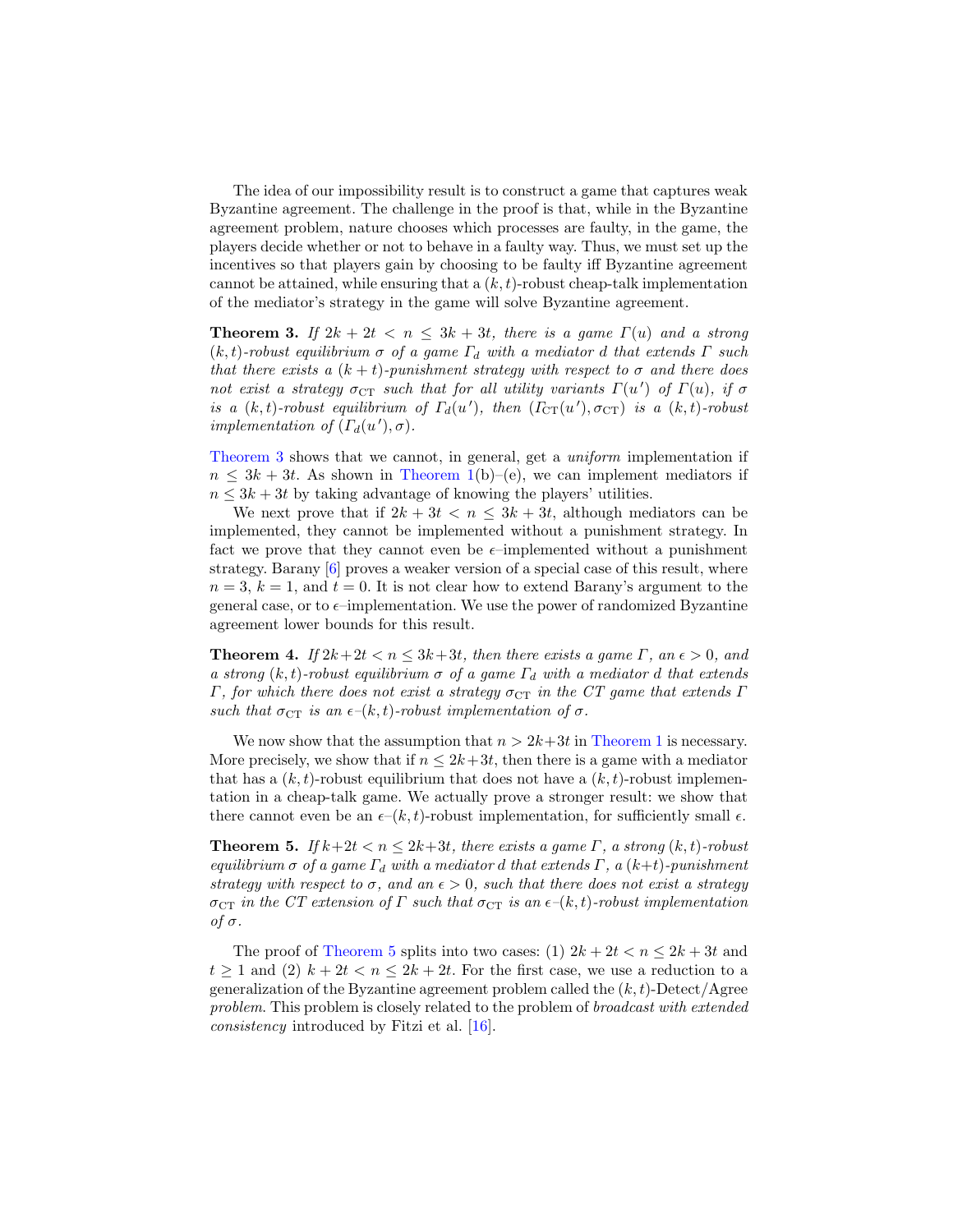**Theorem 6.** If  $2k + 2t < n \leq 2k + 3t$  and  $t \geq 1$ , there exists a game  $\Gamma$ , an  $\epsilon > 0$ , a strong  $(k, t)$ -robust equilibrium  $\sigma$  of a game  $\Gamma_d$  with a mediator d that extends  $\Gamma$ , and a  $(k + t)$ -punishment strategy with respect to  $\sigma$ , such that there does not exist a strategy  $\sigma_{CT}$  in the CT extension of  $\Gamma$  which is an  $\epsilon$ -(k, t)-robust *implementation of*  $\sigma$ *.* 

We then consider the second case of [Theorem 5,](#page-14-2) where  $k + 2t < n \leq 2k + 2t$ . Since we do not assume players know when other players have decided in the underlying game, our proof is a strengthening of the lower bounds of [\[30,](#page-17-19)[22\]](#page-17-8).

<span id="page-15-2"></span>**Theorem 7.** If  $k+2t < n \leq 2k+2t$ , there exist a game  $\Gamma$ , an  $\epsilon > 0$ , a mediator game  $\Gamma_d$  extending  $\Gamma$ , a strong  $(k, t)$ -robust equilibrium  $\sigma$  of  $\Gamma_d$ , and a  $(k + t)$ punishment strategy  $\rho$  with respect to  $\sigma$ , such that there is no strategy  $\sigma_{CT}$  that is an  $\epsilon$ -(k, t)-robust implementation of  $\sigma$  in the cheap-talk extension of  $\Gamma$ , even with broadcast channels.

Our last lower bound using Byzantine agreement impossibility results gives a lower bound that matches the upper bound of  $Theorem 1(e)$  $Theorem 1(e)$  for the case that  $n > k + 3t$ . We show that a PKI cannot be set up on the fly if  $n \leq k + 3t$ . Our proof is based on a reduction to a lower bound for the  $(k, t)$ -partial broadcast problem, a novel variant of Byzantine agreement that can be viewed as capturing minimal conditions that still allow us to prove strong randomized lower bounds.

<span id="page-15-0"></span>**Theorem 8.** If  $\max(2, k + t) < n \leq k + 3t$ , then there is a game  $\Gamma$ , a strong  $(k, t)$ -robust equilibrium  $\sigma$  of a game  $\Gamma_d$  with a mediator d that extends  $\Gamma$  for which there does not exist a strategy  $\sigma_{CT}$  in the CT game that extends  $\Gamma$  such that  $\sigma_{\text{CT}}$  is an  $\epsilon$ -(k, t)-robust implementation of  $\sigma$  even if players are computationally bounded and we assume cryptography.

## Tight bounds on running time

We now turn our attention to running times. We provide tight bounds on the number of rounds needed to  $\epsilon$ -implement equilibrium when  $k + t < n \leq 2(k + t)$ . When  $2(k + t) < n$  then the expected running time is independent of the game utilities and independent of  $\epsilon$ . We show that for  $k + t < n \leq 2(k + t)$  this is not the case. The expected running time must depend on the utilities, and if punishment does not exist then the running time must also depend on  $\epsilon$ .

<span id="page-15-1"></span>**Theorem 9.** If  $k + t < n \leq 2(k + t)$  and  $k \geq 1$ , then there exists a game  $\Gamma$ , a mediator game  $\Gamma_d$  that extends  $\Gamma$ , a strategy  $\sigma$  in  $\Gamma_d$ , and a strategy  $\rho$  in  $\Gamma$  such that

(a) for all  $\epsilon$  and b, there exists a utility function  $u^{b,\epsilon}$  such that  $\sigma$  is a  $(k, t)$ -robust equilibrium in  $\Gamma_d(u^{b,\epsilon})$  for all b and  $\epsilon$ ,  $\rho$  is a  $(k,t)$ -punishment strategy with respect to  $\sigma$  in  $\Gamma(u^{b,\epsilon})$  if  $n > k+2t$ , and there does not exist an  $\epsilon$ -(k, t)robust implementation of  $\sigma$  that runs in expected time b in the cheap-talk extension  $\Gamma_{\text{CT}}(u^{b,\epsilon})$  of  $\Gamma(u^{b,\epsilon})$ ;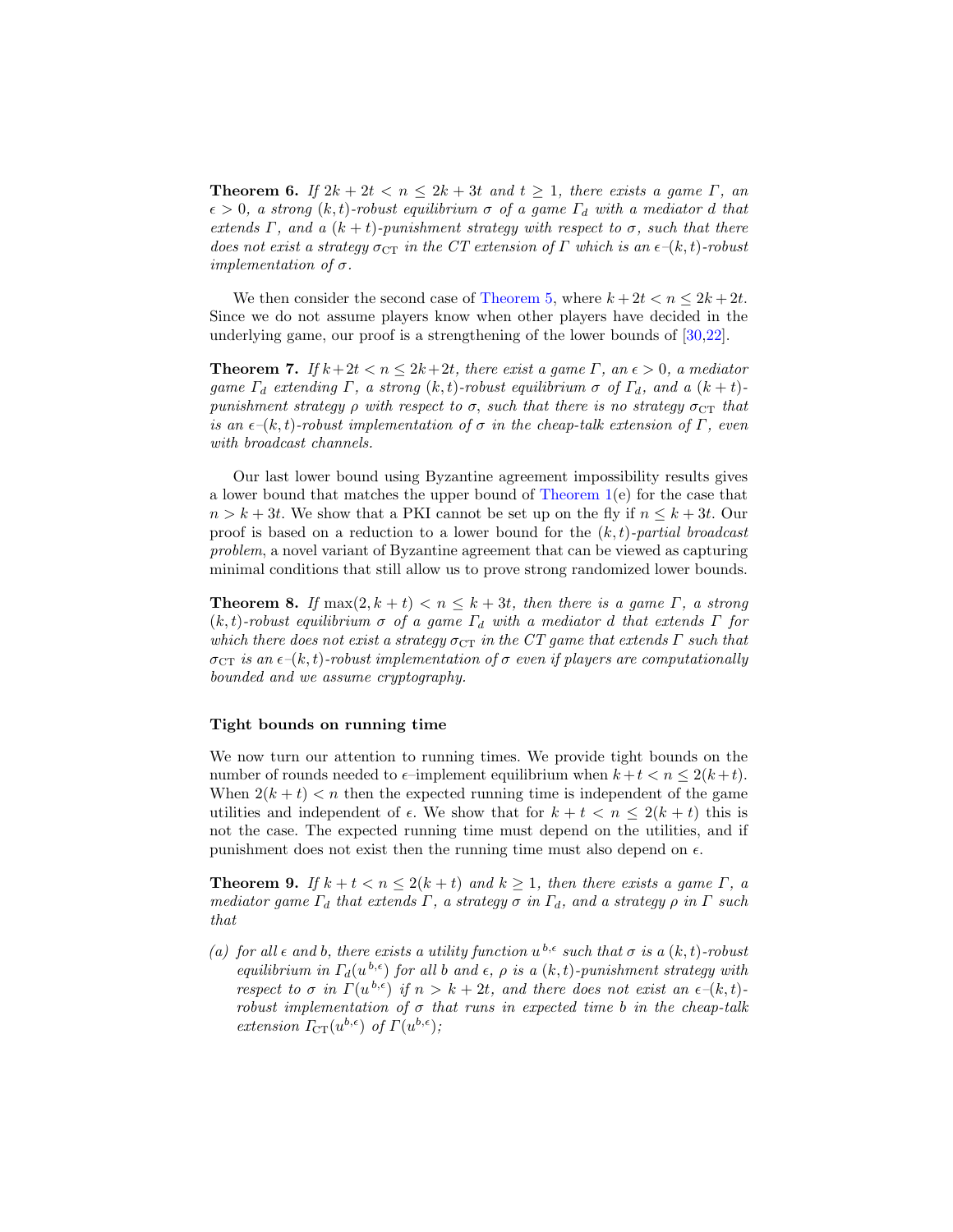(b) there exists a utility function u such that  $\sigma$  is a  $(k, t)$ -robust equilibrium in  $\Gamma_d(u)$  and, for all b, there exists  $\epsilon$  such that there does not exist an  $\epsilon^{-(k, t)}$ . robust implementation of  $\sigma^i$  that runs in expected time b in the cheap-talk extension  $\Gamma_{\text{CT}}(u)$  of  $\Gamma(u)$ .

This is true even if players are computationally bounded, we assume cryptography and there are broadcast channels.

Note that, in part (b), it is not assumed that there is a  $(k, t)$ -punishment strategy with respect to  $\sigma$  in  $\Gamma(u)$ . With a punishment strategy, for a fixed family of utility functions, we can implement an  $\epsilon^{-(k, t)}$ -robust strategy in the mediator game using cheap talk with running time that is independent of  $\epsilon$ ; with no punishment strategy, the running time depends on  $\epsilon$  in general.

# References

- <span id="page-16-0"></span>1. I. Abraham, D. Dolev, R. Gonen, and J. Y. Halpern. Distributed computing meets game theory: Robust mechanisms for rational secret sharing and multiparty computation. In Proc. 25th ACM Symp. Principles of Distributed Computing, pages 53–62, 2006.
- <span id="page-16-12"></span>2. I. Abraham, D. Dolev, R. Gonen, and J. Y. Halpern. Distributed computing meets game theory: Robust mechanisms for rational secret sharing and multiparty computation. unpublished manuscript, 2007.
- <span id="page-16-9"></span>3. I. Abraham, D. Dolev, and J.Y. Halpern. Lower bounds on implementing robust and resilient mediators. arXiv:0704.3646v2.
- <span id="page-16-10"></span>4. R. J. Aumann. Acceptable points in general cooperative n-person games. Contributions to the Theory of Games, Annals of Mathematical Studies, IV:287–324, 1959.
- <span id="page-16-8"></span>5. R. J. Aumann. Correlated equilibrium as an expression of Bayesian rationality. Econometrica, 55:1–18, 1987.
- <span id="page-16-2"></span>6. I. Barany. Fair distribution protocols or how the players replace fortune. Mathematics of Operations Research, 17:327–340, 1992.
- <span id="page-16-3"></span>7. M. Ben-Or, S. Goldwasser, and A. Wigderson. Completeness theorems for non-cryptographic fault-tolerant distributed computation. In Proc. 20th ACM Symp. Theory of Computing, pages 1–10, 1988.
- <span id="page-16-1"></span>8. E. Ben-Porath. Cheap talk in games with incomplete information. J. Economic Theory, 108(1):45–71, 2003.
- <span id="page-16-4"></span>9. D. Boneh and M. Naor. Timed commitments. In CRYPTO '00: Proceedings of the 20th Annual International Cryptology Conference on Advances in Cryptology, pages 236–254, London, UK, 2000. Springer-Verlag.
- <span id="page-16-6"></span>10. D. Chaum, Claude Crépeau, and I. Damgard. Multiparty unconditionally secure protocols. In Proc. 20th ACM Symp. Theory of Computing, pages 11–19, 1988.
- <span id="page-16-5"></span>11. V. P. Crawford and J. Sobel. Strategic information transmission. Econometrica, 50(6):1431–51, 1982.
- <span id="page-16-7"></span>12. Y. Dodis, S. Halevi, and T. Rabin. A cryptographic solution to a game theoretic problem. In CRYPTO 2000: 20th International Cryptology Conference, pages 112– 130. Springer-Verlag, 2000.
- <span id="page-16-11"></span>13. K. Eliaz. Fault-tolerant implementation. Review of Economic Studies, 69(3):589– 610, 2002.